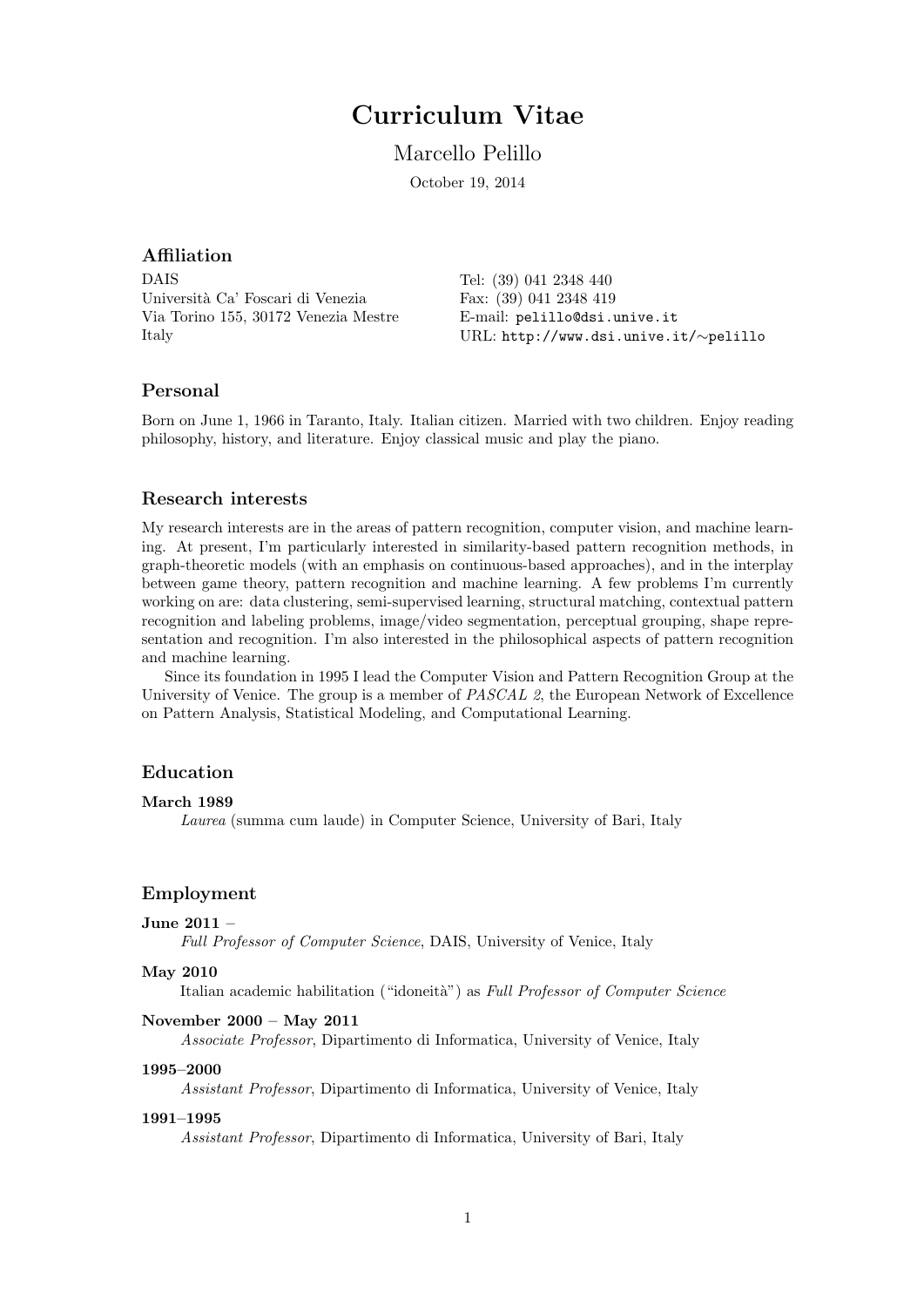# Visiting appointments

- Yale University, Department of Computer Science, New Haven, CT, USA (1997, 1998)
- McGill University, School of Computer Science, Montréal, Canada (1995, 2008)
- National ICT Australia (NICTA), and Australian National University, Computer Sciences Laboratory, Canberra, Australia (2009, 2011)
- University of York, Department of Computer Science, York, UK (1995, 1996)
- Universität Wien, Institut für Statistik und Decision Support Systems, Vienna, Austria (1997, 1999, 2002, 2003, 2008)
- University College London, Gatsby Computational Neuroscience Unit, London, UK (2000)
- IBM Research Center, Rome, Italy (1988–1989)

# Awards and recognition

- Ca' Foscari University Advanced Research Award, 2013
- Fellow, IEEE (the Institute of Electrical and Electronic Engineers), 2013
- Fellow, IAPR (the International Association for Pattern Recognition), 2008
- Senior Member, IEEE (the Institute of Electrical and Electronic Engineers), 2004
- Best Student Paper Award (with M. Pavan), 12th Int'l Conference on Image Analysis and Processing (ICIAP), 2003
- European Union Award to European Young Researchers to attend IJCNN, 2000
- Research Award, Italian National Research Council (CNR), 1998
- NATO-CNR (Italian National Research Council) Fellow, 1997
- Italian National Research Council (CNR) Fellow, 1996–1997
- IBM Rome Scientific Center Fellow, 1988–1989
- IBM Undergraduate Fellow, 1998

# Major University services

#### 2013–present

Director, Center for Knowledge, Interaction, and Intelligent Systems (KIIS), University of Venice, Italy

## 2010

Delegate of the Dean for Teaching Activities, Faculty of Science, University of Venice, Italy

#### 2004–2010

Chair, Board of Study of the Computer Science School, University of Venice, Italy

#### 2004–2010

Member, Executive Committee of the Faculty of Science, University of Venice, Italy

#### 2005–2010

Coordinator, European Social Fund Higher Education Projects in Computer Science, University of Venice, Italy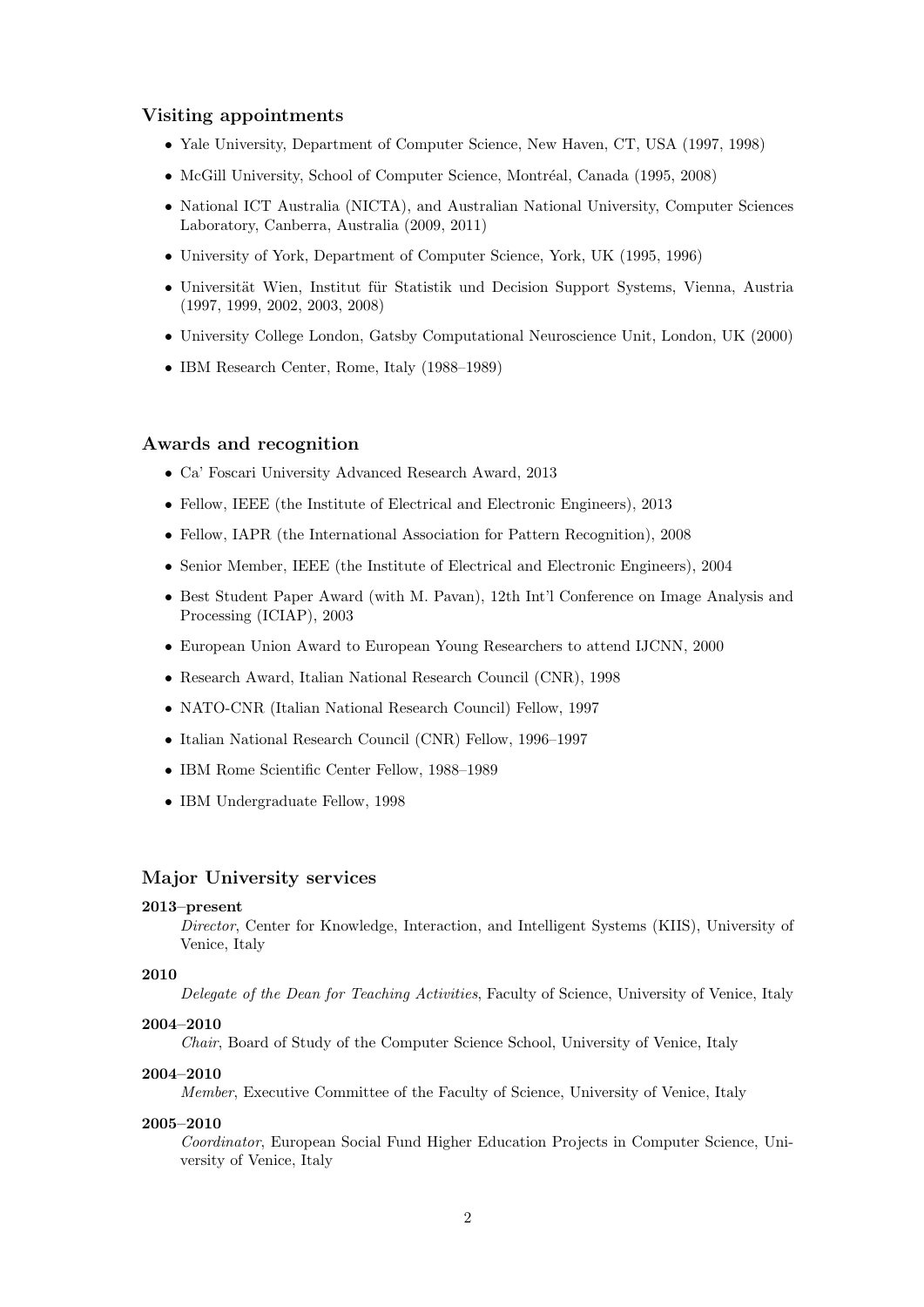#### 2009–present

Member, Executive Committee of the Interdepartmental Center for the Analysis of the Dynamic Interactions Among Economics, Environment, and Society (IDEAS), University of Venice, Italy

# 2004–present

Member, Board of Study of the PhD School of Computer Science, University of Venice, Italy

#### 1995–present

Director, Computer Vision and Pattern Recognition Lab, University of Venice, Italy

# Teaching

## Lower-division undergraduate courses

- Design and Analysis of Algorithms, University of Venice (2002–)
- History of Computing Sciences, University of Venice (2006–2008)
- Operating Systems Lab., University of Venice (1996–2001)
- Introduction to Operating Systems, University of Venice (1996)
- Computer Science Basics, Accademia di Belle Arti di Venezia (2001–02)

## Upper-division undergraduate courses

- Artificial Intelligence, University of Venice (1996–2001, 2008–)
- Information Theory, University of Venice (2000–)
- Neural Networks, University of Venice (2002–2008)
- Computer Vision, University of Venice (2002–2008)
- Introduction to Artificial Neural Networks, Universität Wien, Austria (2002, 2003, 2008)
- Formal Languages and Compilers, University of Bari, Italy (1992–1994)

## Graduate courses

- History and Philosophy of Science, University of Venice (2008)
- Neural Networks, University of Venice (1996)
- Computer Vision, University of Venice (1997, 1999)

# Professional services

#### Editorial appointments

- Editorial Board Member, IEEE Transactions on Pattern Analysis and Machine Intelligence (2007–2011)
- Advisory Board Member, International Journal of Machine Learning and Cybernetics  $(2014–)$
- Editorial Board Member, Frontiers in Computer Image Analysis (2014–)
- Editorial Board Member, Scienze e Ricerche (2014–)
- Editorial Board Member, Brain Informatics (2014–)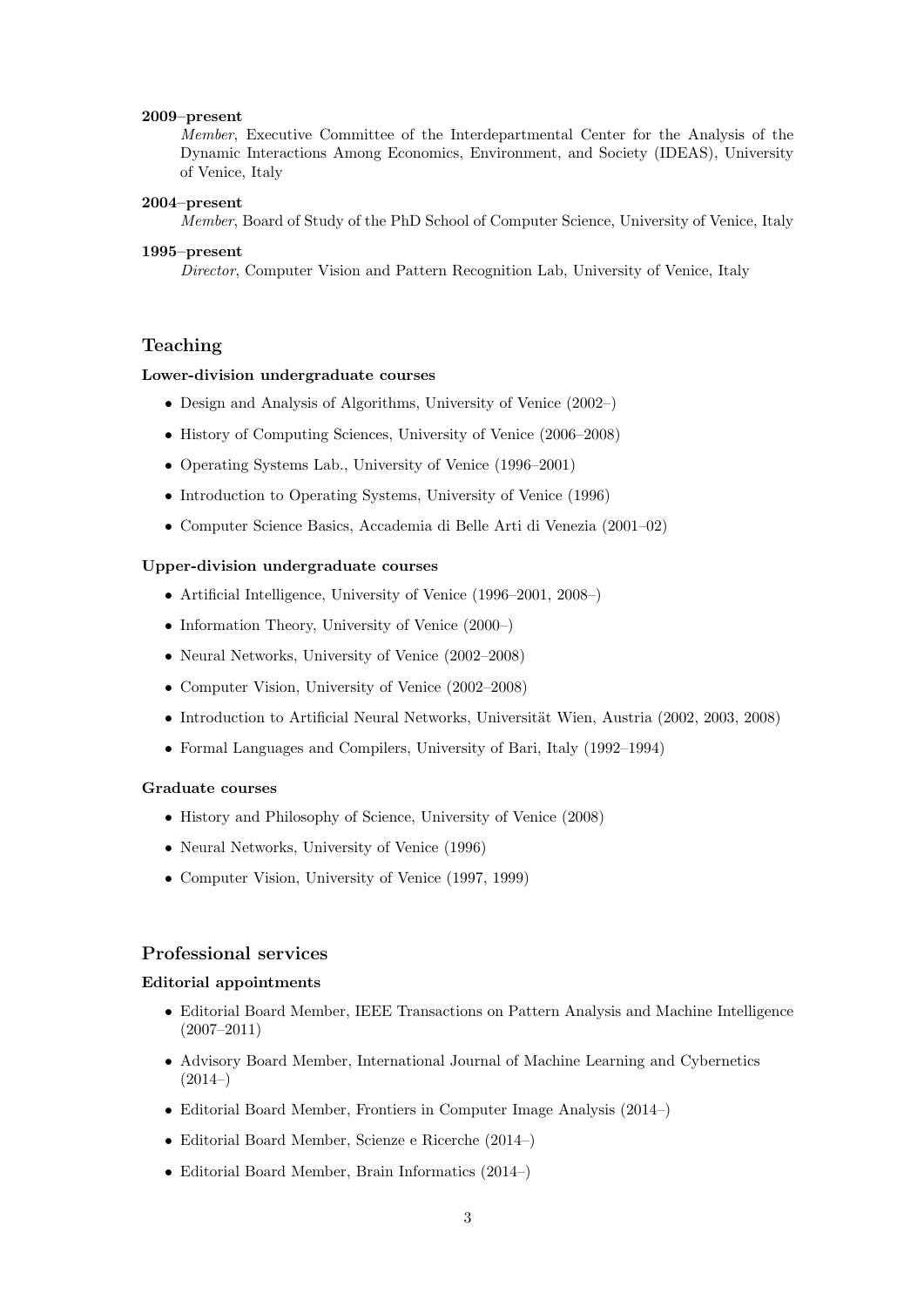- Editorial Board Member, IET Computer Vision (2013–)
- Editorial Board Member, Pattern Recognition (2004–)
- Guest Editor, Pattern Recognition Letters, Special issue on "Philosophical aspects of pattern recognition," to appear
- Guest Editor, IEEE Transactions on Neural Networks and Learning Systems, Special issue on "Learning in non-(geo)metric spaces," to appear
- Guest Editor, Pattern Recognition, Special issue on "Similarity-Based Pattern Recognition," October 2006
- Guest Editor, IEEE Transactions on Pattern Analysis and Machine Intelligence, Special issue on "Energy Minimization Methods in Computer Vision and Pattern Recognition," November 2003 (Part I) and February 2004 (Part II)
- Guest Editor, IEEE Transactions on Pattern Analysis and Machine Intelligence, Special issue on "Graph Algorithms in Computer Vision," October 2001
- Guest Editor, Pattern Recognition, Special issue on "Energy Minimization Methods in Computer Vision and Pattern Recognition," April 2000

# Conference and workshop organization

- General Chair, ICCV 2017: IEEE International Conference on Computer Vision, Venice, Italy, October 2017
- Program Chair (with A. Feragen and M. Loog), SIMBAD 2015: 3rd International Workshop on Similarity-Based Pattern Analysis and Recognition, Copenhagen, Denmark, October 2015
- Area Chair, ICIAP 2015: 18th International Conference on Image Analysis and Processing, Genova, Italy, September 2015
- Program Chair (with. K. Apt, J. Lang and E. Marchiori), Workshop on Clusters, Games and Axioms, Lorentz Center, Leiden, The Netherlands, June 2015
- Advisory Board Member, MLDM.it 2014: 3rd Italian Workshop on Machine Learning and Data Mining, Pisa, Italy, December 2014
- Program Chair (with G. Brown, F. Escolano and M. Loog), S+SSPR 2014: Joint IAPR International Workshops on Structural and Syntactic Pattern Recognition, and Statistical Techniques in Pattern Recognition, Joensuu, Finland, August 2014
- Area Chair, ICPR 2014: 22nd International Conference on Pattern Recognition, Stockholm, Sweden, August 2014
- Program Chair (with E. R. Hancock), SIMBAD 2013: 2nd International Workshop on Similarity-Based Pattern Analysis and Recognition, York, UK, July 2013
- Publicity Chair, ECCV 2012: 12th European Conference on Computer Vision, Florence, Italy, October 2012
- Program Chair (with J. Buhmann, T. Caetano, B. Schölkopf, and L. Wasserman), NIPS 2011 Workshop on Philosophy and Machine Learning, Sierra Nevada, Spain, December 2011.
- Program Chair (with E. R. Hancock), SIMBAD 2011: 1st International Workshop on Similarity-Based Pattern Analysis and Recognition, Venice, Italy, September 2011
- Special Session Chair, S+SSPR 2010: Joint IAPR International Workshops on Structural and Syntactic Pattern Recognition, and Statistical Techniques in Pattern Recognition, Special session on Similarity-Based Pattern Recognition: Challenges and Prospects, Cesme, Turkey, August 2010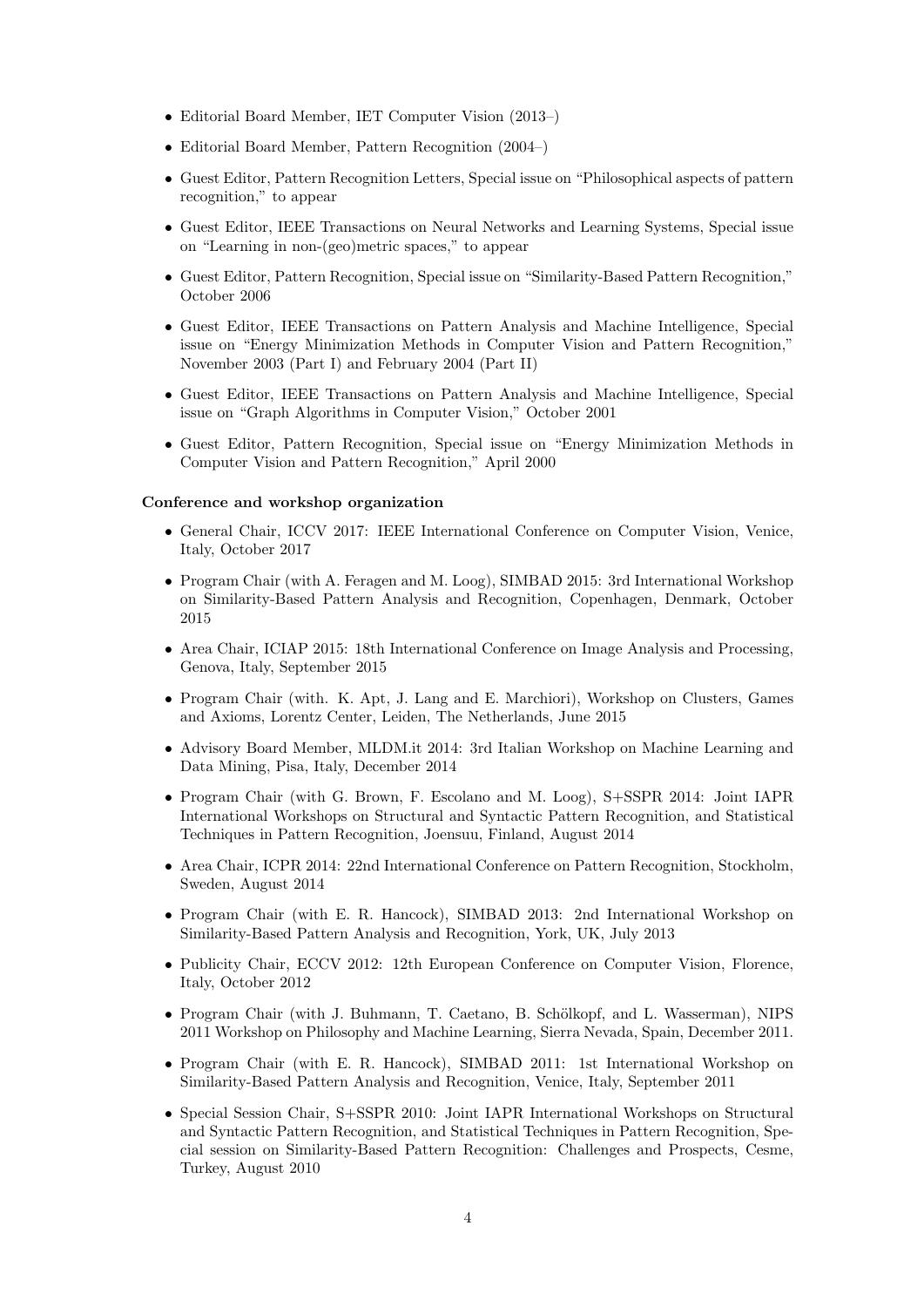- Program Chair (with J. Buhmann, R. Duin, M. Figueiredo, E. R. Hancock, and V. Murino), ICML 2010 Workshop on Learning in Non-(geo)metric Spaces, Haifa, Israel, June 2010.
- Local Organization Chair, LION 4: Learning and Intelligent OptimizatioN, Venice, Italy, January 2010
- Special Session Chair (with S. Rota Bulò), LION 4: Learning and Intelligent OptimizatioN, Special session on Learning and Intelligent Optimization in Structured Domains, Venice, Italy, January 2010
- Program Chair (with G. Medioni, S. Seitz, and R. Zabih), IWCV 2008: 1st International Workshop on Computer Vision, Venice, Italy, May 2008
- Program Chair (with J. Koenderink and S. W. Zucker), International Workshop on the Foundations of Computer Vision: Light, Space, and Matter, Bertinoro, Italy, June 2007
- Program Chair (with J. Koenderink and S. W. Zucker), International Workshop on Early Vision: Computational and Biological, Bertinoro, Italy, May 2005
- Program Chair (with M. Budinich), NIPS\*99 Workshop on Complexity and Neural Computation: The Average and the Worst Case, Breckenridge, CO, December 1999
- Special Session Chair, ICIAP'99: 10th International Conference on Image Analysis and Processing, Special session on Graph-theoretic Techniques in Computer Vision, Venice, Italy, September 1999
- Organization Committee Member, ICIAP'99: 10th International Conference on Image Analysis and Processing, Venice, Italy, September 1999
- Program Chair (with E. R. Hancock), EMMCVPR'99: 2nd International Workshop on Energy Minimization Methods in Computer Vision and Pattern Recognition, York, England, July 1999
- Organization Committee Member, ESA'98: European Symposium on Algorithms, Venice, Italy, August 1998
- Program Chair (with I. M. Bomze and M. Budinich), MAX-CLIQUE'97: A Workshop on the Maximum Clique Problem and Its Applications, Trieste, Italy, June 1997
- Organization Committee Member, WAE'97: Workshop on Algorithm Engineering, Venice, Italy, September 1997
- Program Chair (with E. R. Hancock), EMMCVPR'97: 1st International Workshop on Energy Minimization Methods in Computer Vision and Pattern Recognition, Venice, Italy, May 1997

#### Steering committee member

- EMMCVPR: The International Conference on Energy Minimization Methods in Computer Vision and Pattern Recognition (chair and founding member).
- SIMBAD: The International Workshop on Similarity-Based Pattern Analysis and Recognition (chair and founding member).

## Program committee member

- IEEE International Workshop on Graph Algorithms and Computer Vision, Corfu, Greece, September 1999
- 15th International Conference on Pattern Recognition (ICPR 2000), Barcelona, Spain, September 2000
- 3rd International Workshop on Energy Minimization Methods in Computer Vision and Pattern Recognition (EMMCVPR'01), Sophia Antipolis, France, September 2001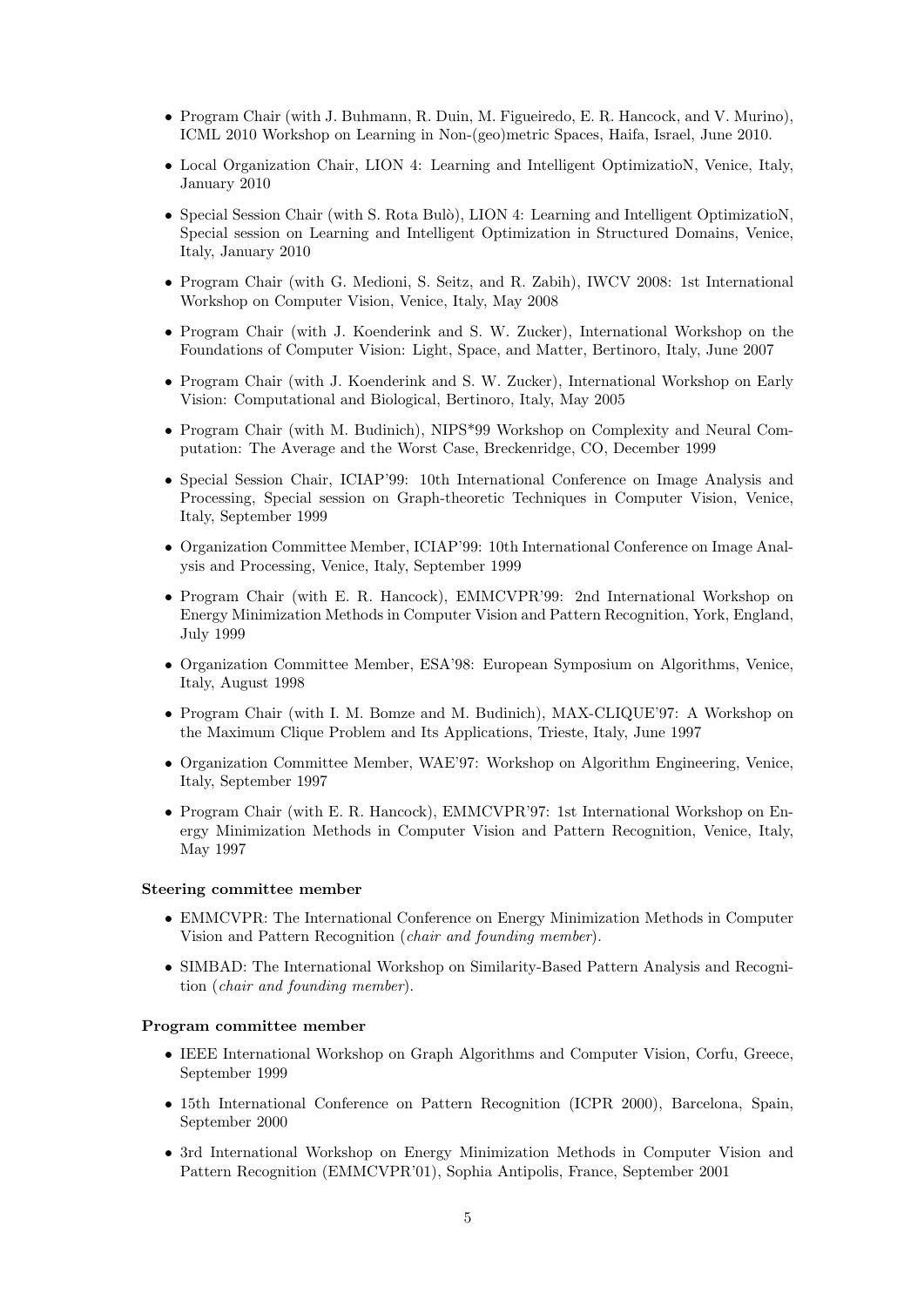- 7th Computer Vision Winter Workshop (CVWW'02), Bad Aussee, Austria, February 2002
- IASTED International Conference on Signal Processing, Pattern Recognition, and Applications (SPPRA'03), Rhodes, Greece, June 2003
- 4th IAPR Workshop on Graph-based Representations in Pattern Recognition (GbR 2003), York, UK, June 2003
- 4th International Workshop on Energy Minimization Methods in Computer Vision and Pattern Recognition (EMMCVPR'03), Lisbon, Portugal, July 2003
- 1st IAPR Workshop on Artificial Neural Networks and Pattern Recognition (ANNNPR'03), Florence, Italy, September 2003
- 4th International Workshop on Pattern Recognition in Information Systems (PRIS'04), Porto, Portugal, April 2004
- IEEE Conference on Computer Vision and Pattern Recognition (CVPR'04), Washington, DC, July 2004
- 17th International Conference on Pattern Recognition (ICPR'04), Cambridge, UK, August 2004
- 5th International Workshop on Pattern Recognition in Information Systems (PRIS'05), Miami, FL, May 2005
- IEEE Conference on Computer Vision and Pattern Recognition (CVPR'05), San Diego, CA, June 2005
- 10th IEEE International Conference on Computer Vision (ICCV'05), Beijing, China, October 2005
- 5th International Workshop on Energy Minimization Methods in Computer Vision and Pattern Recognition (EMMCVPR'05), St. Augustine, FL, November 2005
- 9th European Conference on Computer Vision (ECCV'06), Graz, Austria, May 2006
- 6th International Workshop on Pattern Recognition in Information Systems (PRIS'06), Paphos, Cyprus, May 2006
- IEEE Conference on Computer Vision and Pattern Recognition (CVPR'06), New York, NY, June 2006
- 2nd IAPR Workshop on Artificial Neural Networks and Pattern Recognition (ANNPR'06), Ulm, Germany, September 2006
- Learning and Intelligent OptimizatioN (LION 2007), Andalo (Trento), Italy, February 2007
- IEEE Conference on Computer Vision and Pattern Recognition (CVPR'07), Minneapolis, Minnesota, June 2007
- 6th IAPR Workshop on Graph-based Representations in Pattern Recognition (GbR 2007), Alicante, Spain, June 2007
- 6th International Conference on Energy Minimization Methods in Computer Vision and Pattern Recognition (EMMCVPR'07), EZhou, Hubei, China, August 2007
- 14th International Conference on Image Analysis and Processing (ICIAP'07), Modena, Italy, September 2007
- 11th IEEE International Conference on Computer Vision (ICCV'07), Rio de Janeiro, Brazil, October 2007
- Learning and Intelligent OptimizatioN (LION 2007 II), Trento, Italy, December 2007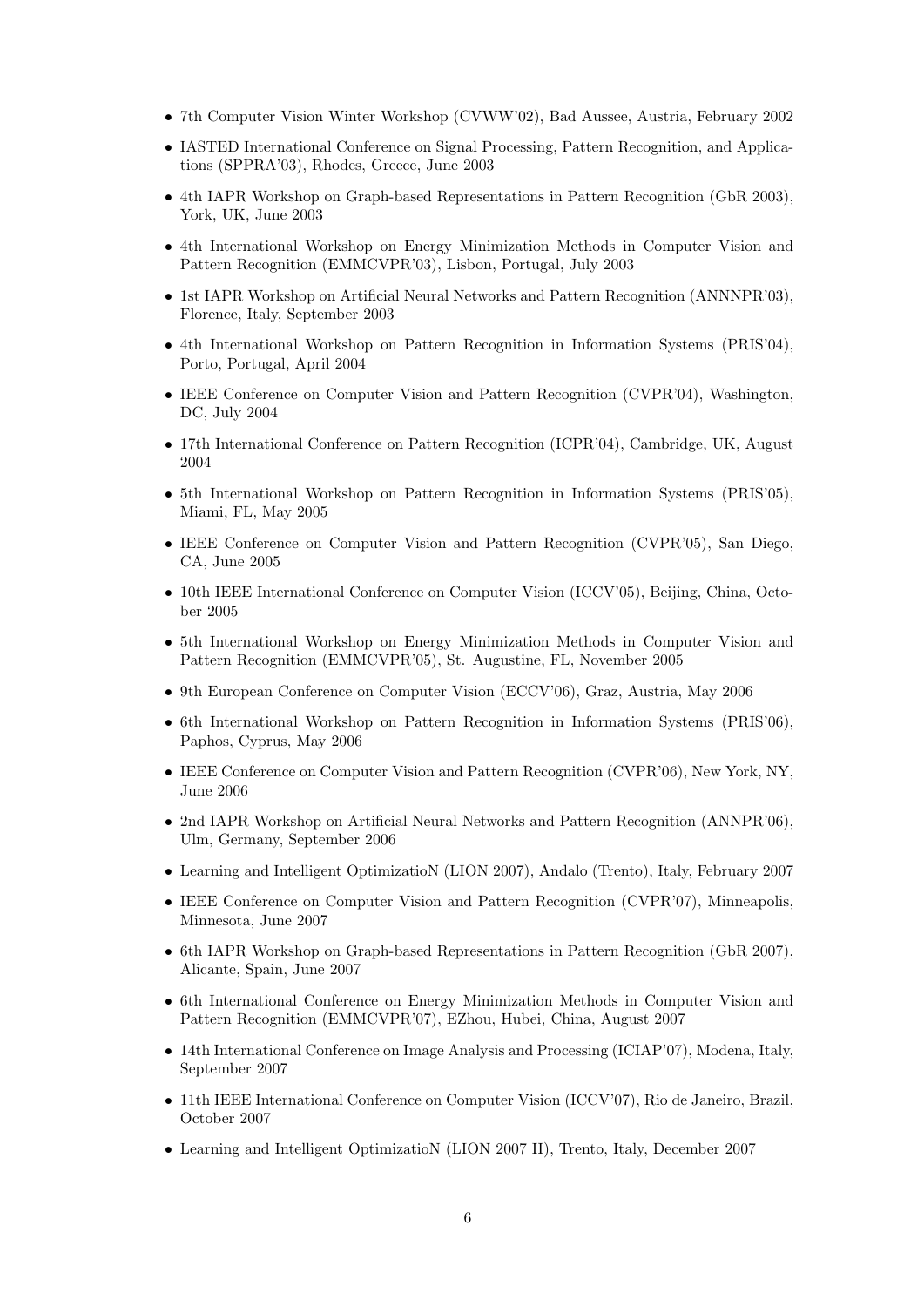- IEEE Conference on Computer Vision and Pattern Recognition (CVPR'08), Anchorage, Alaska, June 2008
- 3rd International Workshop on Artificial Neural Networks in Pattern Recognition (AN-NPR'08), Paris, France, July 2008
- 10th European Conference on Computer Vision (ECCV'08), Marseille, France, October 2008
- 19th International Conference on Pattern Recognition (ICPR'08), Tampa, FL, December 2008
- Learning and Intelligent OptimizatioN (LION 3), Trento, Italy, January 2009
- IEEE Conference on Computer Vision and Pattern Recognition (CVPR'09), Miami, FL, June 2009
- 7th IAPR Workshop on Graph-based Representations in Pattern Recognition (GbR 2009), Venice, Italy, May 2009
- 7th International Conference on Energy Minimization Methods in Computer Vision and Pattern Recognition (EMMCVPR'09), Bonn, Germany, August 2009
- 15th International Conference on Image Analysis and Processing (ICIAP'09), Vietri sul mare, Italy, September 2009
- 12th IEEE International Conference on Computer Vision (ICCV'09), Kyoto, Japan, October 2009
- Learning and Intelligent Optimization (LION 4), Venice, Italy, January 2010
- 4th International Workshop on Artificial Neural Networks in Pattern Recognition (AN-NPR'10), Cairo, Egypt, April 2010
- IEEE Conference on Computer Vision and Pattern Recognition (CVPR'10), San Francisco, CA, June 2010
- 10th International Workshop on Pattern Recognition in Information Systems (PRIS'10), Funchal, Madeira, Portugal , June 2010
- 20th International Conference on Pattern Recognition (ICPR 2010), Istanbul, Turkey, August 2010
- Joint IAPR International Workshops on Structural and Syntactic Pattern Recognition and Statistical Techniques in Pattern Recognition (S+SSPR 2010), Cesme, Izmir, Turkey, August 2010
- 11th European Conference on Computer Vision (ECCV'10), Crete, Greece, September 2010
- 1st International Workshop on Parts and Attributes (in conjuction with ECCV'10), Crete, Greece, September 2010
- Learning and Intelligent OptimizatioN (LION 5), Rome, Italy, January 2011
- 8th International Conference on Energy Minimization Methods in Computer Vision and Pattern Recognition (EMMCVPR'11), St. Petersburg, Russia, July 2011
- Workshop on Graphs and Complex Object Matching (G-COM 2011), in conjunction with IEEE/WIC/ACM International Conferences on Web Intelligence and Intelligent Agent Technology (WI-IAT2011), Lyon, France, August 2011
- 16th International Conference on Image Analysis and Processing (ICIAP'11), Ravenna, Italy, September 2011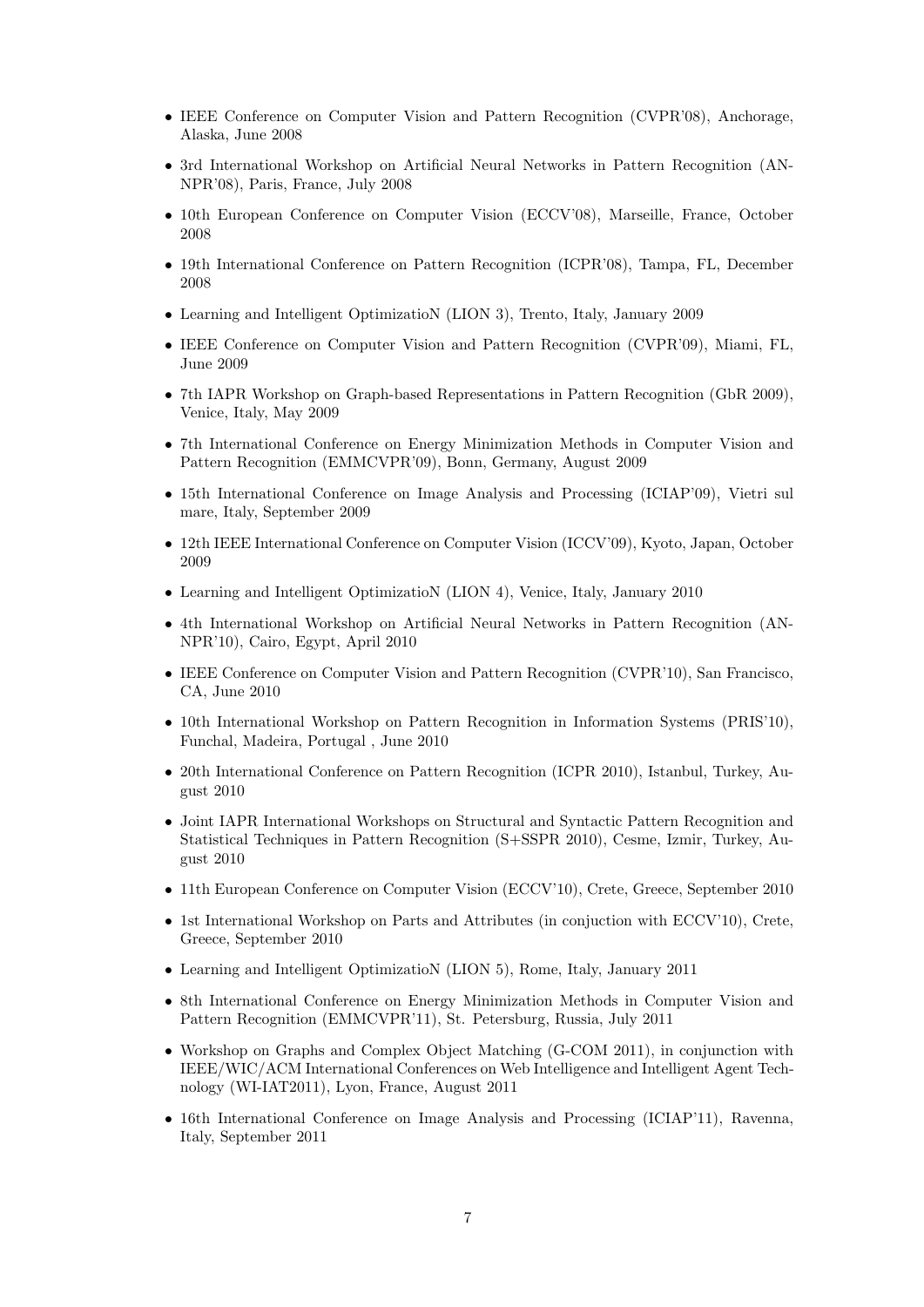- ITinCVPR-2011: 1st International Workshop on Information Theory in Computer Vision and Pattern Recognition (in Conjunction with ICCV'2011), Barcelona, Spain, November 2011
- Learning and Intelligent OptimizatioN (LION 2012), Paris, France, January 2012
- 1st International Conference on Pattern Recognition Applications and Methods (ICPRAM 2012), Algarve, Portugal, February 2012
- 4th International Workshop on Computational Topology in Image Context (CTIC 2012), Bertinoro, Italy, February 2012
- Joint IAPR International Workshops on Structural and Syntactic Pattern Recognition and Statistical Techniques in Pattern Recognition (S+SSPR 2012), Hiroshima-Nagasaki, Japan, November 2012
- IEEE Conference on Computer Vision and Pattern Recognition (CVPR'12), Providence, Rhode Island, June 2012
- European Conference on Machine Learning and Principles and Practice of Knowledge Discovery in Databases (ECML-PKDD 2012), Bristol, UK, September 2012
- 21st International Conference on Pattern Recognition (ICPR 2012), Tsukuba Science City, Japan, November 2012
- Learning and Intelligent OptimizatioN (LION 7), Catania, Italy, January 2013
- 2nd International Conference on Pattern Recognition Applications and Methods (ICPRAM 2013), Barcelona, Spain, February 2013
- 6th Iberian Conference on Pattern Recognition and Image Analysis (IbPRIA 2013), Madeira, Portugal, June 2013
- IEEE Conference on Computer Vision and Pattern Recognition (CVPR'13), Portland, Oregon, June 2013
- 23rd International Joint Conference on Artificial Intelligence (IJCAI'13), Beijing, China, August 2013
- 9th International Conference on Energy Minimization Methods in Computer Vision and Pattern Recognition (EMMCVPR'13), Lund, Sweden, August 2013
- 17th International Conference on Image Analysis and Processing (ICIAP'13), Naples, Italy, September 2013
- 2nd Italian Workshop on Machine Learning and Data Mining (MLDM.it 2013), Turin, Italy, December 2013

# Reviewer

## **Journals**

IEEE Transactions on Pattern Analysis and Machine Intelligence; IEEE Transactions on Neural Networks; IEEE Transactions on Fuzzy Systems; IEEE Transactions on Medical Imaging; IEEE Transactions on Image Processing; Proceedings of the IEEE; Signal Processing; ACM Transactions on Knowledge Discovery from Data; Neurocomputing; Journal of Artificial Neural Networks; Neural Processing Letters; Pattern Recognition; Pattern Recognition Letters; International Journal of Computer Vision; Computer Vision and Image Understanding; Image and Vision Computing; Journal of Mathematical Imaging and Vision; Computerized Medical Imaging and Graphics; IEE Proceedings: Visual, Image and Signal Processing; SIAM Journal on Optimization; Journal of Global Optimization; Journal of Combinatorial Optimization; Computational Optimization and Applications; Annals of Operations Research; Optimization Letters; Discrete Applied Mathematics; Algorithmica; Journal of Mathematical Psychology.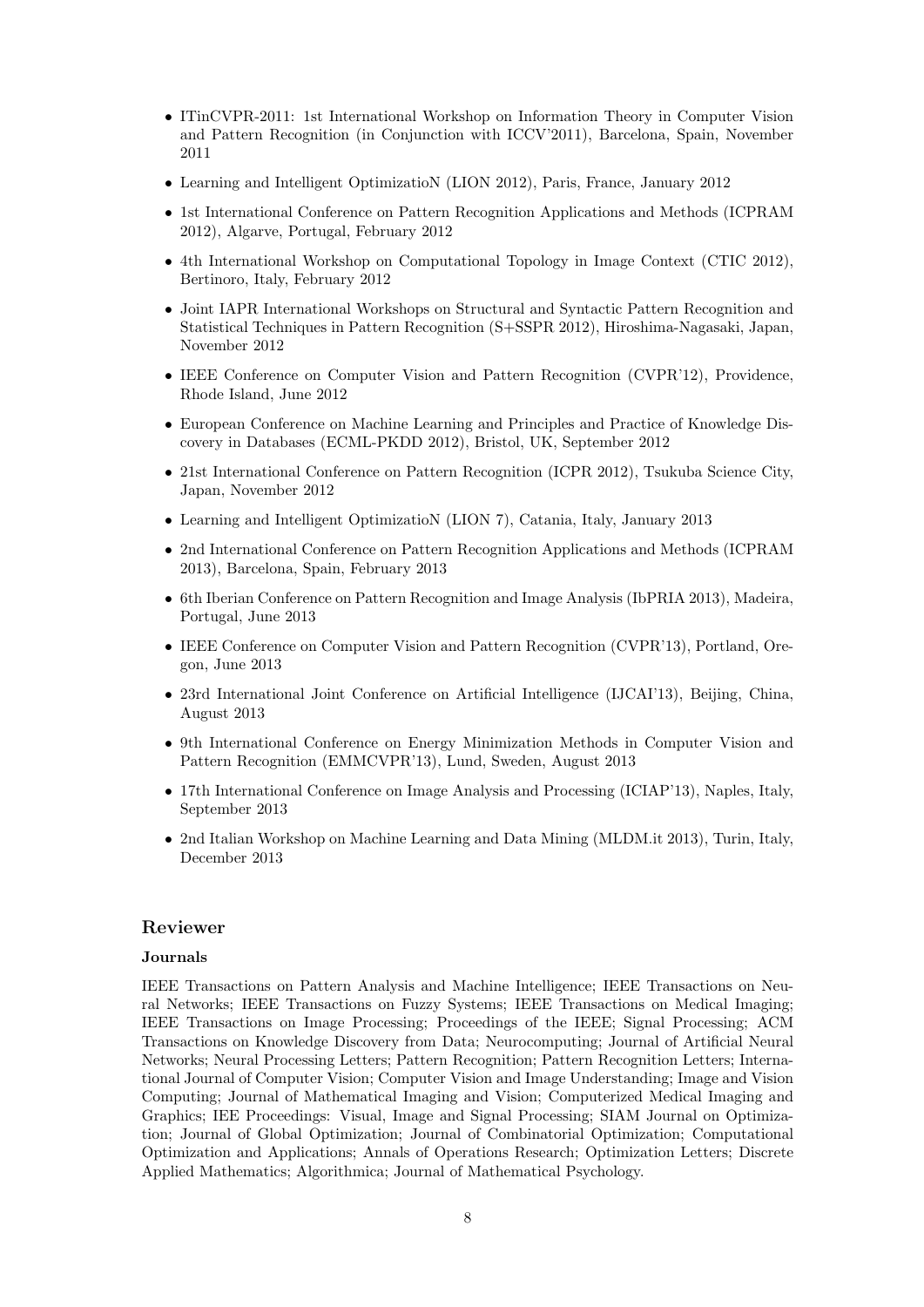## Funding agencies

Israel Science Foundation; European Commission, 7th Framework Programme, Andrea Bocelli Foundation.

## **Conferences**

6th International Conference on Software Engineering and Knowledge Engineering (SEKE'94); 4th European Conference on Computer Vision (ECCV'96); 3rd Italian Conference on Algorithms and Complexity (CIAC'97) 5th Israeli Symposium on Theory of Computing and Systems (ISTCS'97); 3rd Symposium on Intelligent Data Analysis (IDA'99); 10th International Conference on Image Analysis and Processing (ICIAP'99); International Joint Conference on Neural Networks (IJCNN'2000); Advances in Neural Information Processing Systems (NIPS 2008, 2009, 2012); International Conference on Image Processing (ICIP 2011, 2012).

## Ph.D. theses

- Diego Tosato, University of Verona, Italy, 2012
- Julian McAuley, Australian National University, Australia, 2011
- Fabio Vitale, University of Milan, Italy, 2011
- Pendong Xiao, Australian National University, Australia, 2010
- Nicola Rebagliati, University of Genoa, Italy, 2010
- Abdur R. M. J. U. Jamali, University of Turin, Italy, 2009
- Miguel Angel Lozano Ortega, University of Alicante, Spain, 2007

# Invited lectures and tutorials

#### Invited lectures at international conferences and summer schools

- Invited speaker, INIT/AERFAI 2015 International Summer School on Machine Learning, Benicassim, Spain, June 2015
- Keynote speaker, GbR 2015: 10th IAPR Workshop on Graph-based Representations in Pattern Recognition, Beijing, China, May 2015
- Keynote speaker, ICPRAM 2015: 4th International Conference on Pattern Recognition Methods and Applications, Lisbon, Portugal, January 2015
- Keynote speaker, VSS 2015, Workhop on Video Soft Sensing, Belfast, UK, December 2014
- Invited speaker, VISMAC 2014: School of the International Association for Pattern Recognition (IAPR) (Italian Chapter), Marina di Ascea, Italy, June 2014
- Invited speaker, 10th International Workshop on Complex Systems and Networks, Vancouver, Canada, December 2013
- Invited speaker, 2nd Andrea Bocelli Foundation (ABF) MIT Challenge Workshop, Cambridge, MA, December 2013
- Invited speaker, IEEE SMC Celebration Lecture Series, Baoding/Tianjin, China, July 2013
- Keynote speaker, ICMLC 2013: 12th International Conference on Machine Learning and Cybernetics, Tianjin, China, July 2013
- Invited speaker, MCS 2013: 11th International Conference on Multiple Classifier Systems, Nanjing, China, May 2013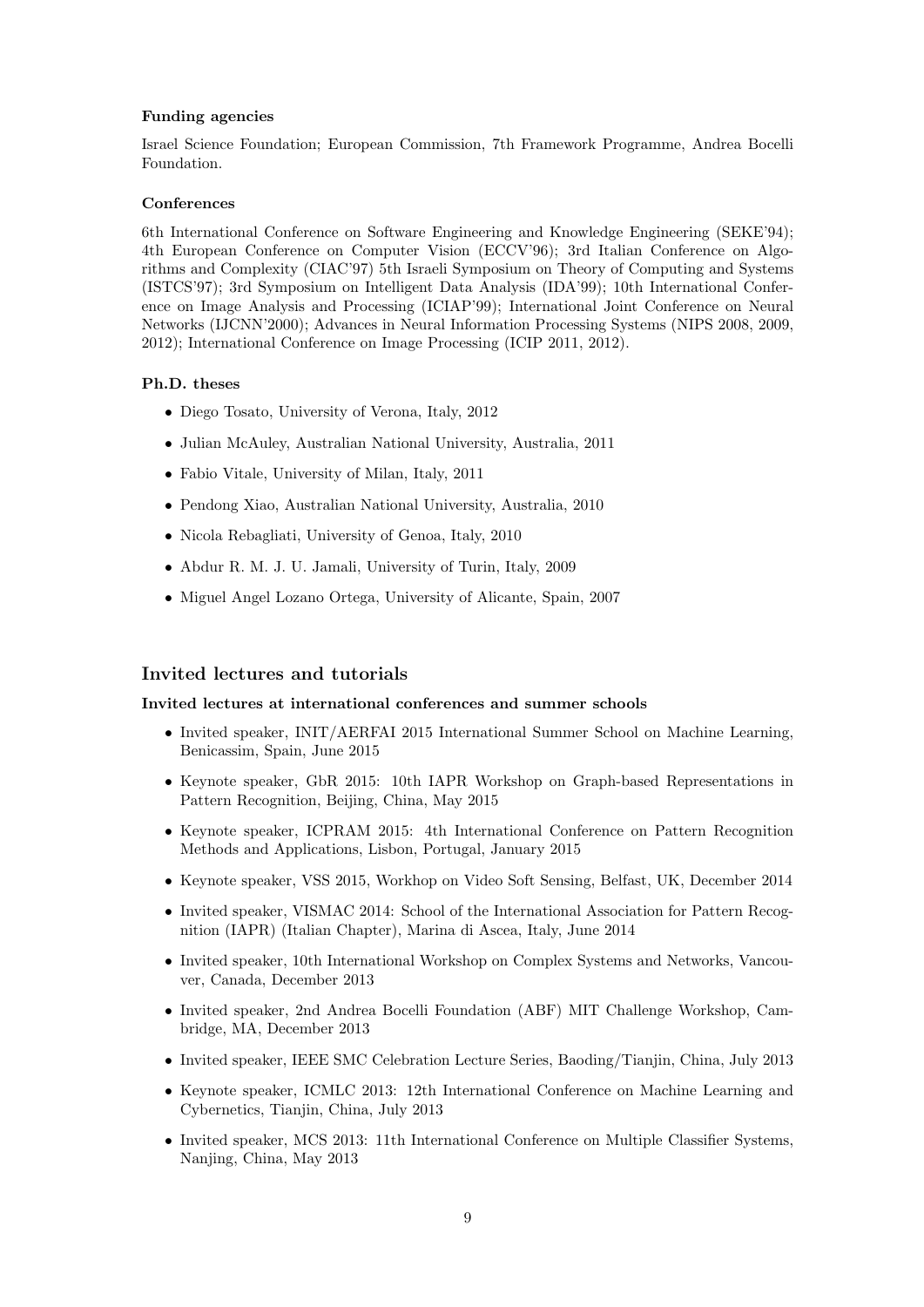- Invited speaker, IEEE SMC Celebration Lecture Series, Belfast, UK, March 2013
- Invited speaker, IEEE SMC 2013 Strategic Workshop on "Understanding the cyber world: A rendez-vous for machine learning, pattern recognition, and cybernetics," Belfast, UK, March 2013
- Invited speaker, VISMAC 2012: School of the International Association for Pattern Recognition (IAPR) (Italian Chapter), Genova, Italy, October 2012
- Invited speaker, ICVSS 2012: International Computer Vision Summer School, Punta Sampieri, Sicily, Italy, July 2012
- Invited speaker, Summer School on Graphs in Computer Graphics, Image and Signal Analysis, Bornholm, Denmark, August 2011
- Invited speaker, 5th Iberian Conference on Pattern Recognition and Image Analysis (IbPRIA 2011), Gran Canaria, Spain, June 2011
- Invited speaker, VISMAC 2010: School of the International Association for Pattern Recognition (IAPR) (Italian Chapter), Catania, Italy, November 2010
- Keynote speaker, 9th International Workshop on Pattern Recognition in Information Systems (PRIS 2009), Milan, Italy, May 2009
- Invited speaker, Machine Learning Summer School (MLSS 2009), Canberra, Australia, February 2009
- Invited speaker, NATO Advanced Research Workshop on Limitations and Future Trends in Neural Computation, Siena, Italy, October 2001
- Invited speaker, VISMAC 2000: School of the International Association for Pattern Recognition (IAPR) (Italian Chapter), Modena, Italy, October 2000
- Invited speaker, Conference on Approximation and Complexity in Numerical Optimization: Continuous and Discrete Problems, Gainesville, FL, March 1999
- Invited speaker, 2nd Asian Conference on Computer Vision (ACCV'95), Singapore, December 1995
- Invited speaker, NIPS\*95 Workshop on Optimization-Problem Solving with Neural Nets, Vail, Colorado, December 1995

## Panels

- Panelist, GIRPR 2014, Workshop of the International Association for Pattern Recognition (IAPR), Marina di Ascea, Italy, June 2014
- Panelist, ICMLC 2013: 12th International Conference on Machine Learning and Cybernetics, Tianjin, China, July 2013
- Panelist, GIRPR 2012, Workshop of the International Association for Pattern Recognition (IAPR), Siena, Italy, May 2012
- Panelist, NIPS 2011 Workshop on Philosophy and Machine Learning, Sierra Nevada, Spain, December 2011
- Panelist, Summer School on Graph Methods in Computer Graphics and Image Analysis, Bornholm, Denmark, August 2011
- Moderator, ICML 2010 Workshop on Learning in Non-(geo)metric Spaces, Haifa, Israel, June 2010
- Panelist, Secondo Workshop Interdipartimentale, Dipartimenti di Chimica, Chimica Fisica, Scienze Ambientali, Università Ca Foscari di Venezia, May 2007
- Panelist, NATO Advanced Research Workshop on Limitations and Future Trends in Neural Computation, Siena, Italy, October 2001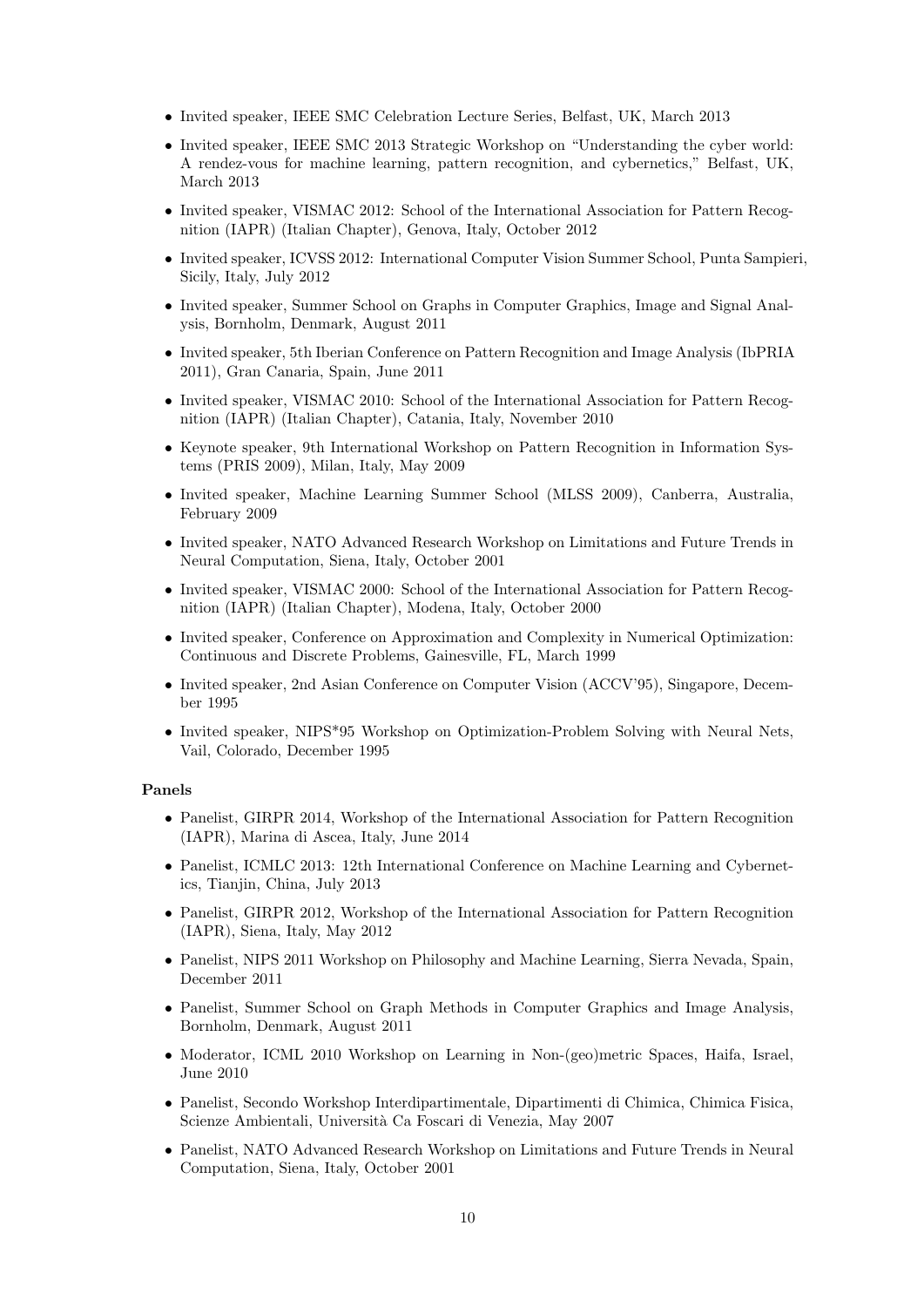#### Tutorials at international conferences

- "Philosophical Aspects of Pattern Recognition," ICPR 2014: 22nd International Conference on Pattern Recognition, Stockholm, Sweden, August 2014
- "Similarity-Based Pattern Analysis and Recognition" (with E. R. Hancock, V. Murino, and R. Wilson), ECCV 2012: 12th European Conference on Computer Vision, Florence, Italy, October 2012
- "Beyond Features: Similarity-Based Pattern Analysis and Recognition" (with E. R. Hancock and V. Murino), ICIAP 2011: 16th International Conference on Image Analysis and Processing, Ravenna, Italy, September 2011
- "Game Theory in Computer Vision and Pattern Recognition" (with A. Torsello), CVPR 2011: IEEE Conference on Computer Vision and Pattern Recognition, Colorado Springs, CO, June 2011
- "Game Theory and Pattern Recognition", PRIA 2010: 10th International Conference on Pattern Recognition and Image Analysis, St. Petersburg, Russia, December 2010
- "Game Theory in Pattern Recognition and Machine Learning" (with A. Torsello), ICPR 2010: 20th International Conference on Pattern Recognition, Istanbul, Turkey, August 2010

## Invited seminars

- 6/89: IBM Scientific Center, Rome, Italy
- 11/89: Seminario di Storia della Scienza, Facolt`a di Lettere e Filosofia, Universit`a di Bari, Italy.
- $\bullet$   $2/91$ : Seminario di Storia della Scienza, Facoltà di Lettere e Filosofia, Università di Bari, Italy.
- 9/95: Department of Electronic and Electrical Engineering, University of Surrey, Guildford, United Kingdom.
- $10/95$ : Dipartimento di Matematica Applicata e Informatica, Università Ca' Foscari di Venezia, Italy.
- 10/95: McGill Center for Intelligent Machines, Department of Electrical Engineering, McGill University, Montréal, Québec, Canada.
- $5/96$ : Dipartimento di Elettronica e Informatica, Università di Padova, Italy.
- 7/96: Department of Computer Science, University of York, United Kingdom.
- $1/97$ : Institut für Statistik, Operations Research und Computerverfahren, Universität Wien, Austria.
- $2/97$ : Dipartimento di Matematica, Università di Trento, Italy.
- 10/97: Courant Institute of Mathematical Sciences, New York University, USA.
- 10/97: Center for Computational Vision and Control, Department of Computer Science, Yale University, New Haven, CT, USA.
- $6/99$ : Institut für Statistik, Operations Research und Computerverfahren, Universität Wien, Austria (ISOC Kolloquium).
- $\bullet$  10/99: Dipartimento di Elettronica e Informatica, Università di Padova, Italy.
- $\bullet$  10/99: Dipartimento di Matematica, Università di Bologna, Italy.
- 12/99: Corso di Laurea in Scienze dell'Informazione, Universit`a di Bologna, Sede di Cesena, Italy.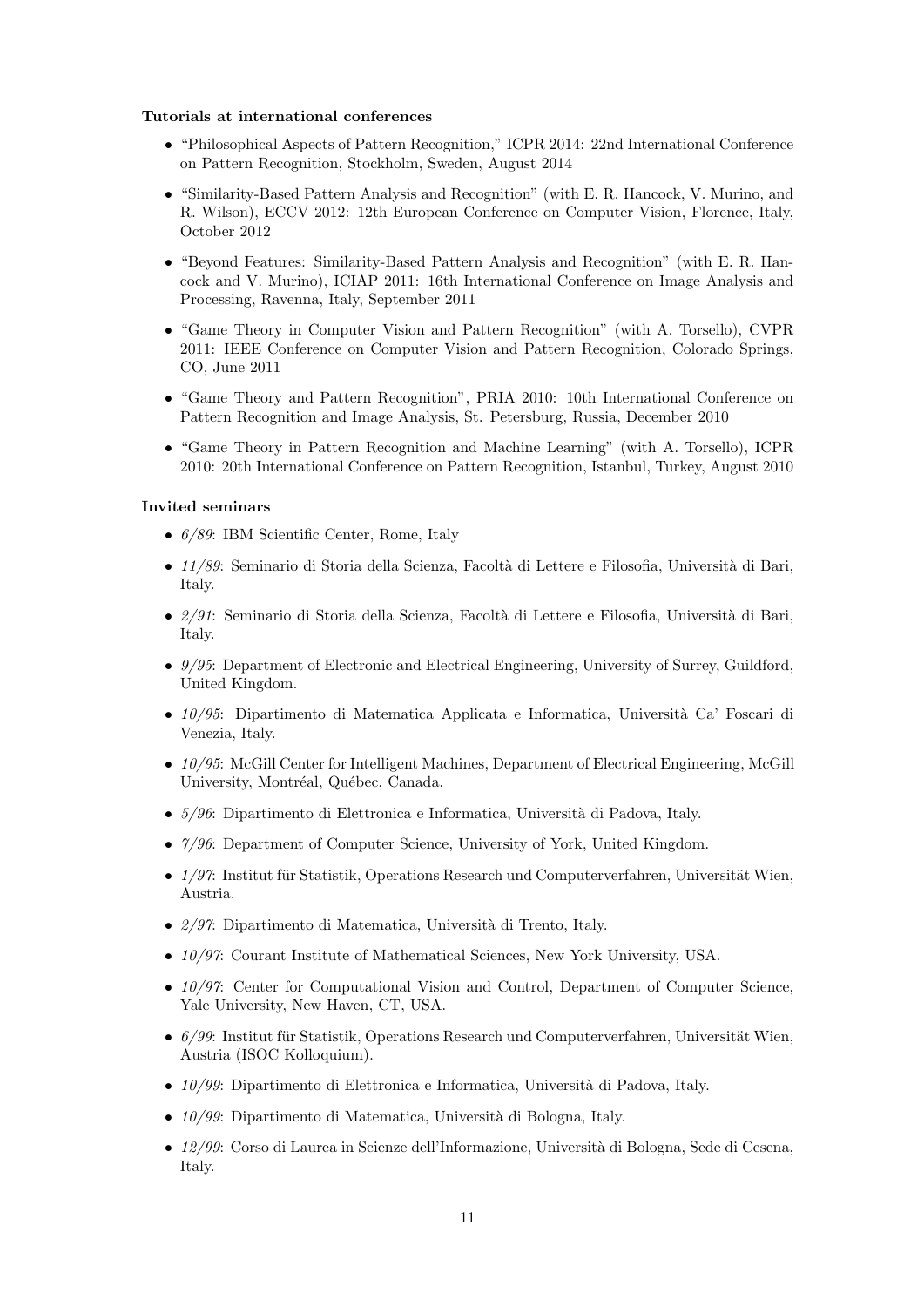- 9/00: Gatsby Computational Neuroscience Unit, University College London, United Kingdom.
- $9/00$ : Department of Computer Science University of York, United Kingdom.
- $9/00$ : Department of Electronic and Electrical Engineering, University of Surrey, Guildford, United Kingdom.
- 10/00: Institute of Computer Aided Automation, Vienna University of Technology (TU-Wien), Vienna, Austria.
- 10/00: INRIA, Sophia-Antipolis, France.
- $2/01$ : Dipartimento di Sistemi e Informatica, Università di Firenze, Italy.
- $3/01$ : Dipartimento di Biologia, Università di Bologna, Italy.
- $12/01$ : School of Computer Science, McGill University, Montréal, Canada.
- $\bullet$  10/03: Dipartimento di Informatica, Università di Verona, Italy.
- $\bullet$  11/03: Dipartimento di Informatica e Scienze dell'Informazione, Università di Genova, Italy.
- $5/08$ : Institut für Statistik und Decision Support Systems, Universität Wien, Austria (ISDS) Kolloquium).
- 6/08: EECS, Computer Science Division, University of California at Berkeley, USA.
- $1/09$ : Department of Mathematics and Statistics, McGill University, Montréal, Québec, Canada.
- $1/09$ : School of Computer Science, McGill University, Montréal, Québec, Canada (SOCS) Colloquium).
- 2/09: National ICT Australia (NICTA), Canberra, Australia.
- $6/09$ : Dipartimento di Informatica, Università di Trento, Italy.
- 6/10: Department of Computer Science, Technion, Haifa, Israel (Pixel Club Lecture).
- $1/11$ : Institut für Statistik und Decision Support Systems, Universität Wien, Austria (ISOR-Kolloquium)
- $3/11$ : Dipartimento di Matematica Pura ed Applicata, Università di Padova, Italy.
- $3/11$ : Dipartimento di Psicologia Generale, Università di Padova, Italy.
- $7/11$ : National ICT Australia (NICTA), Canberra, Australia (series of three lectures).
- 8/11: Department of Electrical and Electronic Engineering, University of Melbourne, Australia.
- 1/12: Centro Culturale Candiani, Mestre, Venezia.
- $2/12$ : Dipartimento di Ingegneria dell'Informazione, Università di Siena, Italy (series of three lectures).
- $7/12$ : Media Integration and Communication Center, Florence, Italy (series of three lectures).
- $10/12$ : Italian Institute of Technology, Genova, Italy
- 11/12: Department of Computer Science, Royal Holloway, University of London, UK (series of three lectures)
- $\bullet$  1/13: Dipartimento di Ingegneria e Scienza dell'Informazione DISI, Università di Trento, Italy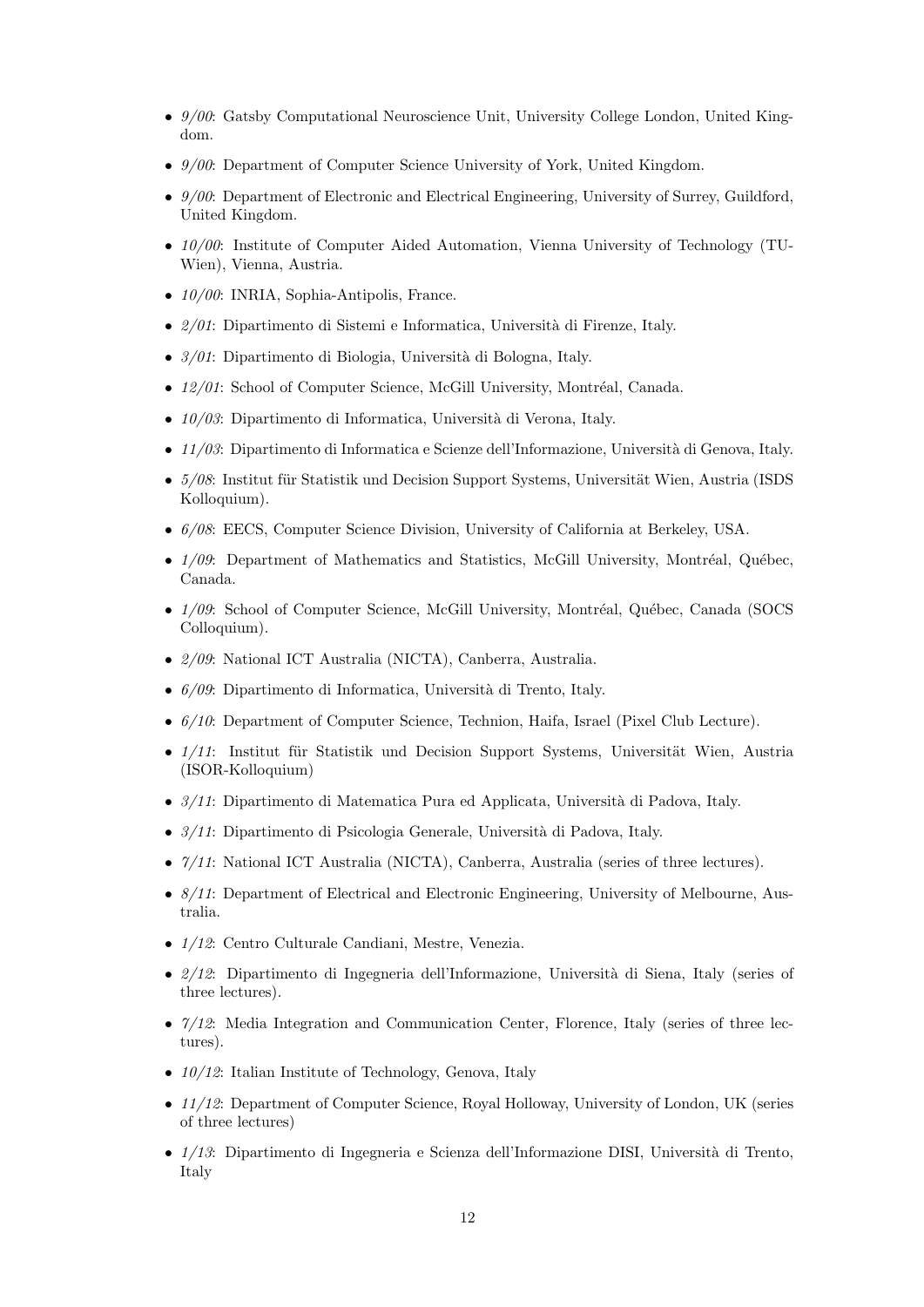- 2/13: Istituto di Analisi dei Sistemi ed Informatica "Antonio Ruberti" (IASI), Consiglio Nazionale delle Ricerche, Rome, Italy (Colloquia@IASI)
- $6/13$ : Institute for Computer Graphics and Vision, Graz University of Technology, Austria
- $\bullet$  12/13: Dipartimento di Ingegneria e Scienza dell'Informazione DISI, Università di Trento, Italy
- $2/14$ : Centrum Wiskunde & Informatica (CWI), Amsterdam, The Netherlands
- $5/14$ : European Centre for Living Technology (ECLT), Venice, Italy

# Advising

#### Postdocs and visiting students

- André Lourenco (Ph.D. student at Instituto Superior Técnico, Lisbon, Portugal): 2012 (visiting student)
- Albert Solé Ribalta (Ph.D. student at University Rovira i Virgili, Spain): 2011–2012 (visiting student)
- Peter Kontschieder (Ph.D. student at Graz University of Technology, Austria): 2011 (visiting student)
- Samuel Rota Bulò (Ph.D., University of Venice, Italy, 2009): 2009 present (postdoc)
- Nicola Rebagliati (Ph.D., University of Genoa, Italy, 2010):  $2010$  present (postdoc)
- João Duarte (Ph.D. student at Instituto Superior Técnico, Lisbon, Portugal): 2009 (visiting student)
- Aykut Erdem (Ph.D., Middle East Technical University, Ankara, Turkey, 2008): 2008–2010 (postdoc); Now Lecturer at the Middle East Technical University
- Jian Hou (Ph.D., Harbin Institute of Technology, China, 2007): 2009–2010 (postdoc); Now Assistant Professor at the School of Information Science and Technology, Bohai University, China
- Andrea Torsello (Ph.D., University of York, UK, 2004): 2003–2005 (postdoc); Now Assistant Professor at the University of Venice
- Massimiliano Pavan (Ph.D., University of Venice, Italy, 2004): 2004–2006 (postdoc)
- Roland Glantz (Ph.D., University of Karlsruhe, Germany, 1997): 2001–2003 (postdoc); Now at Johns Hopkins University

#### Ph.D. thesis supervision

- Eyasu Zemene Mequanint (Ph.D. Student, University of Venice, Italy)
- Peter Kontschieder, (PhD Student, Graz University of Technology, Austria) (Co-supervisor with H. Bischof)
- Rocco Tripodi, (Ph.D. Student, University of Venice, Italy)
- Farshad Nourbakhsh, (Ph.D. Student, University of Venice, Italy)
- Teresa Scantamburlo (Ph.D. Student, University of Venice, Italy)
- Samuel Rota Bulò (Ph.D., University of Venice, Italy, 2009), "A Game-Theoretic Framework for Similarity-Based Data Clustering"; Now researcher at FBK, Trento, Italy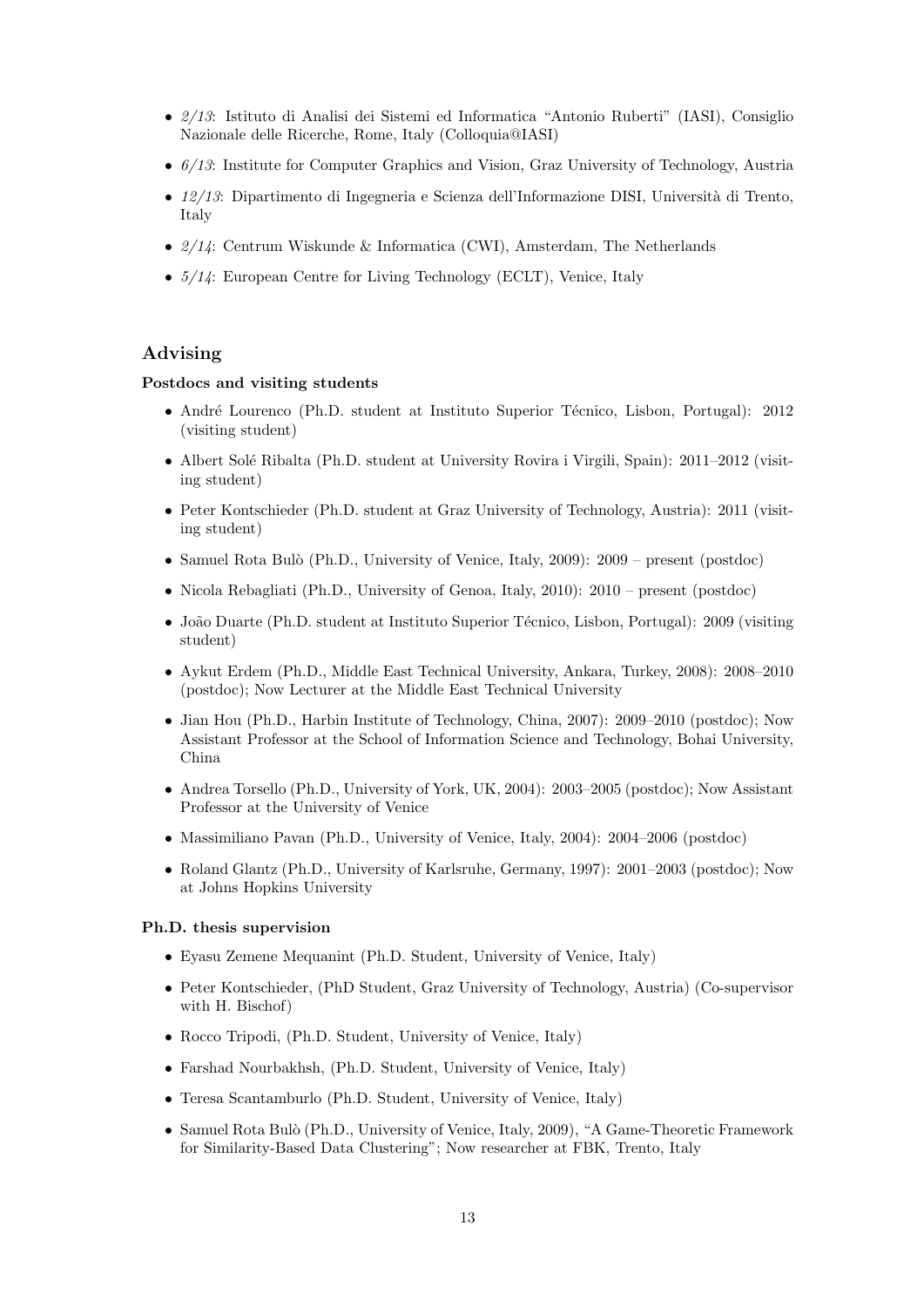- Massimiliano Pavan (Ph.D., Consortium of Bologna, Padova, and Venice Universities, 2004), "A New Graph-Theoretic Approach to Clustering, with Applications to Computer Vision"; Awarded Best Student Paper Award at the 12th Int'l Conference on Image Analysis and Processing (ICIAP'03)
- Claudio Rossi (Ph.D., Consortium of Bologna, Padova, and Venice Universities, 2001), "Nature-Inspired Search Techniques for Hard Optimization Problems"; Now Professor at the Universidad Politecnica de Madrid, Spain

# M.S. thesis supervision

Since 1991, supervisor (or co-supervisor) of more than 70 "Laurea" or "Laurea magistrale" (both equivalent to M.S. theses). Below are reported only those which have led to international refereed publications.

- Marco di Gesù (Laurea magistrale, CS, University of Venice, Italy, 2007); Now Programmer at SYSCON Srl
- Andrea Albarelli (Laurea magistrale, CS, University of Venice, Italy, 2006); Now postdoc at the Univeristy of Venice, Italy
- Anna Sperotto (Laurea magistrale, CS, University of Venice, Italy, 2006); Now postdoc at the University of Twente, The Netherlands
- Samuel Rota Bulò (Laurea magistrale, CS, University of Venice, Italy, 2005); Now Researcher at FBK, Trento, Italy
- Giacomo Colle (Laurea, CS, University of Venice, Italy, 2003)
- Dzena Hidović-Rowe (Laurea, CS, University of Venice, Italy, 2003); Now at the University of Birmingham, UK
- Paolo Fosser (Laurea, CS, University of Venice, Italy, 2003); Now Developer at Sanmarco Informatica SpA
- Alessio Massaro (Laurea, CS, University of Venice, Italy, 2000); Now Quant Architect at VTB Capital, London, UK
- Massimiliano Pavan (Laurea, CS, University of Venice, Italy, 1999)
- Massimo Bartoli (Laurea, CS, University of Venice, Italy, 1999); Now IT Consultant
- Andrea Torsello (Laurea, CS, University of Venice, Italy, 1997); Now Assistant Professor at the Univeristy of Venice, Italy
- Giovanna Castellano (Laurea, CS, University of Bari, Italy, 1993); Now Assistant Professor at the University of Bari, Italy
- Angelo Maffione (Laurea, CS, University of Bari, Italy, 1992); Now IT Architect at IBM

# Grants

## Research projects

- Scientific Advisor, National Natural Science Foundation of China, A Game-theoretic Approach to Efficient and Robust Clustering, 2015–2018
- Scientific Advisor, Netherlands Organization for Scientific Research (NWO),  $ComGA$  Combining Machine Learning and Game-theoretic Approaches for Cluster Analysis, 2014– 2016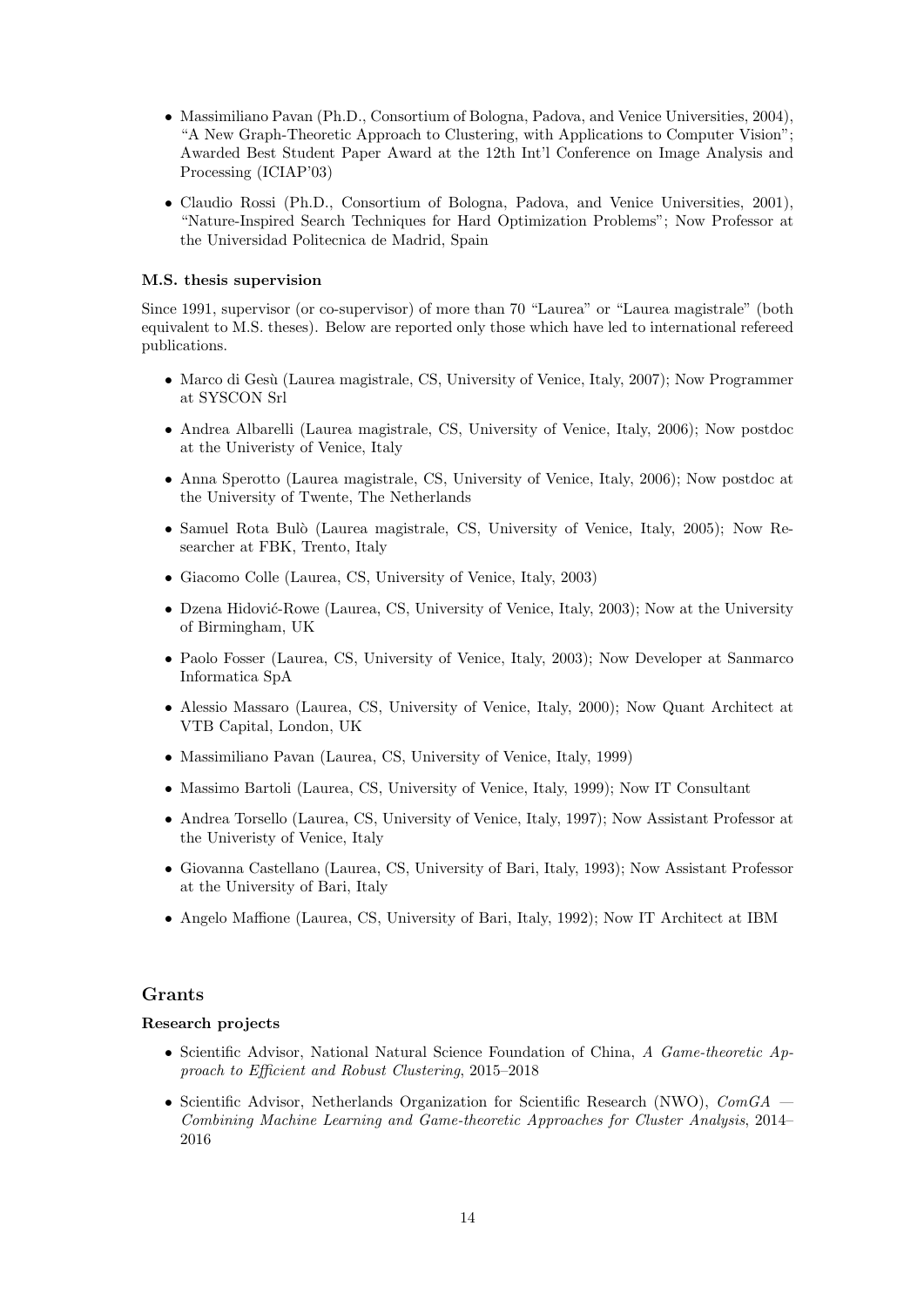- Scientific Coordinator, European Commission, FP7 FET-Open (STREP), SIMBAD Beyond Features: Similarity-Based Pattern Analysis and Recognition, 2008–2011, EUR 2,171,000 (http://simbad-fp7.eu)
- Site Manager, European Commission, FP6 Network of Excellence, PASCAL 2: Pattern Analysis, Statistical Modelling, and Computational Learning
- Co-Principal Investigator, Regione Autonoma della Sardegna, Security Issues in Pattern Recognition, 2010–2013, EUR 415,684.
- Co-Principal Investigator, Evolvenda Srl, Research grant on 3D image reconstruction of glasses, 2008-2009, EUR 40,000
- Scientific Coordinator, Italian Ministry of University and Research (MIUR), Similarity-Based Methods for Computer Vision and Pattern Recognition: Theory, Algorithms, Applications, 2007–2009, EUR 83,160
- Co-Principal Investigator, Italian Ministry of University and Research (MIUR), Machine Learning Methods for Structural Genomics, 2002–2004, EUR 231,800
- Co-Principal Investigator, Italian Ministry of University and Research (MIUR), Neural Networks for Learning in Structural Domains: Methods and Applications, 2000–2002, EUR 162,680

#### Higher-education projects

- Coordinator, Regione Veneto, European Social Fund Project on Advanced Techniques for the Knowledge Society, 2010, EUR 21,561
- Coordinator, Regione Veneto, European Social Fund Project on Technologies for the Knowledge Society, 2010, EUR 50,843
- Coordinator, Regione Veneto, European Social Fund Project on Technologies for the Information Society, 2009, EUR 51,315
- Coordinator, Regione Veneto, European Social Fund Project on Internet Technologies, 2009, EUR 51,046
- Coordinator, Regione Veneto, European Social Fund Project on Technologies for the Knowledge Society, 2006–2007, EUR 57,243
- Coordinator, Regione Veneto, European Social Fund Project on Methodologies for Database Design, 2006–2007, EUR 47,494
- Coordinator, Regione Veneto, European Social Fund Project on Software Design Methodologies, 2006–2007, EUR 49,277
- Coordinator, Regione Veneto, European Social Fund Project on Methodologies for the Information Society, 2005–2006, EUR 66,211

#### Consulting

- VEGA, VEnice GAteway for Science and Technology, 2008–2010
- CASCADAS, Universit`a degli Studi di Trento, 2009
- MiCROTEC GmbH Srl, 2009
- Rubelli Srl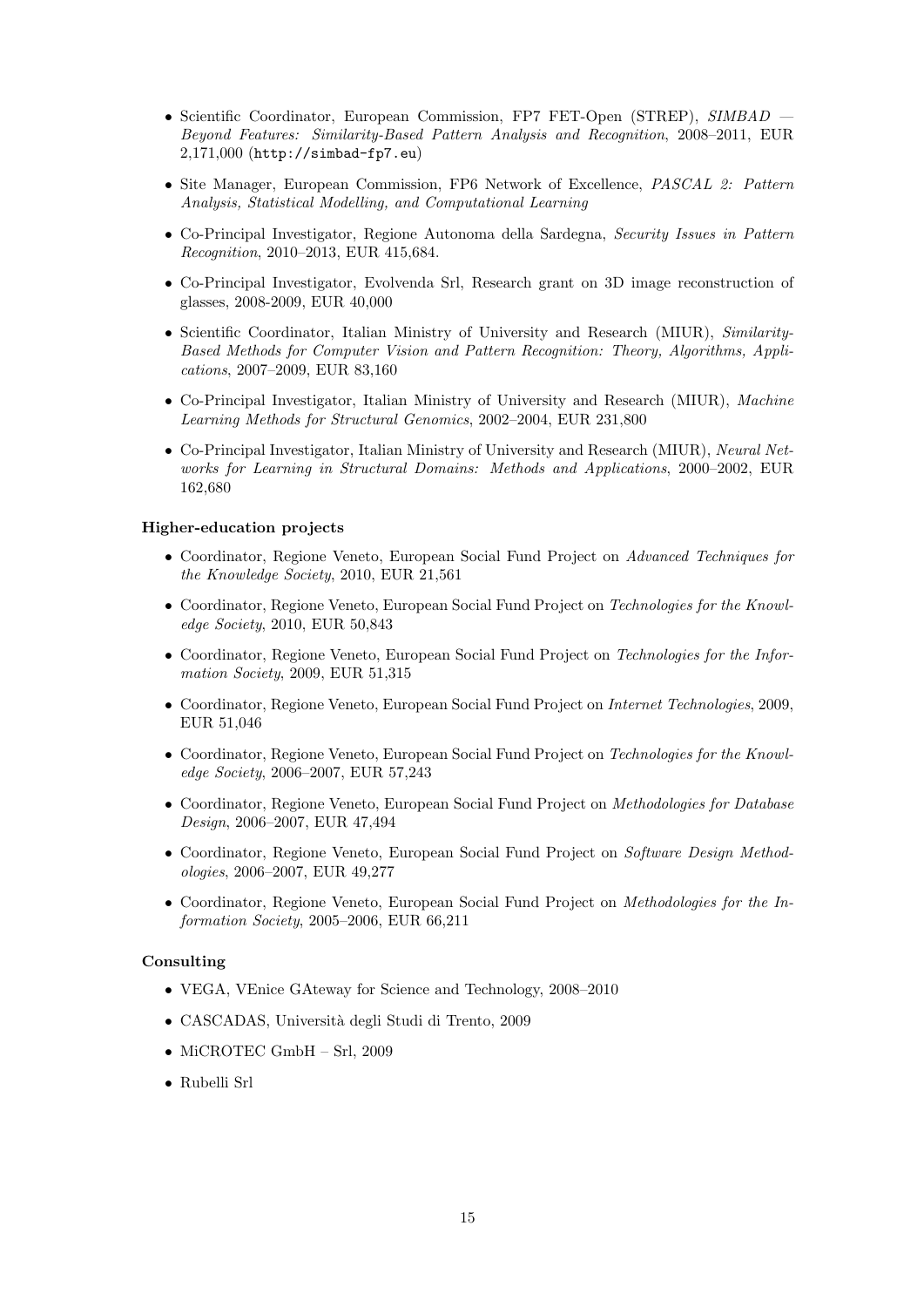# Miscellaneous

- Total number of citations (according to Google Scholar): 3600+
- $\bullet\,$   $h\text{-}\mathrm{index}$   $=$   $30$
- $i10$ -index = 54
- Erdös number = 2 (via A. Jagota)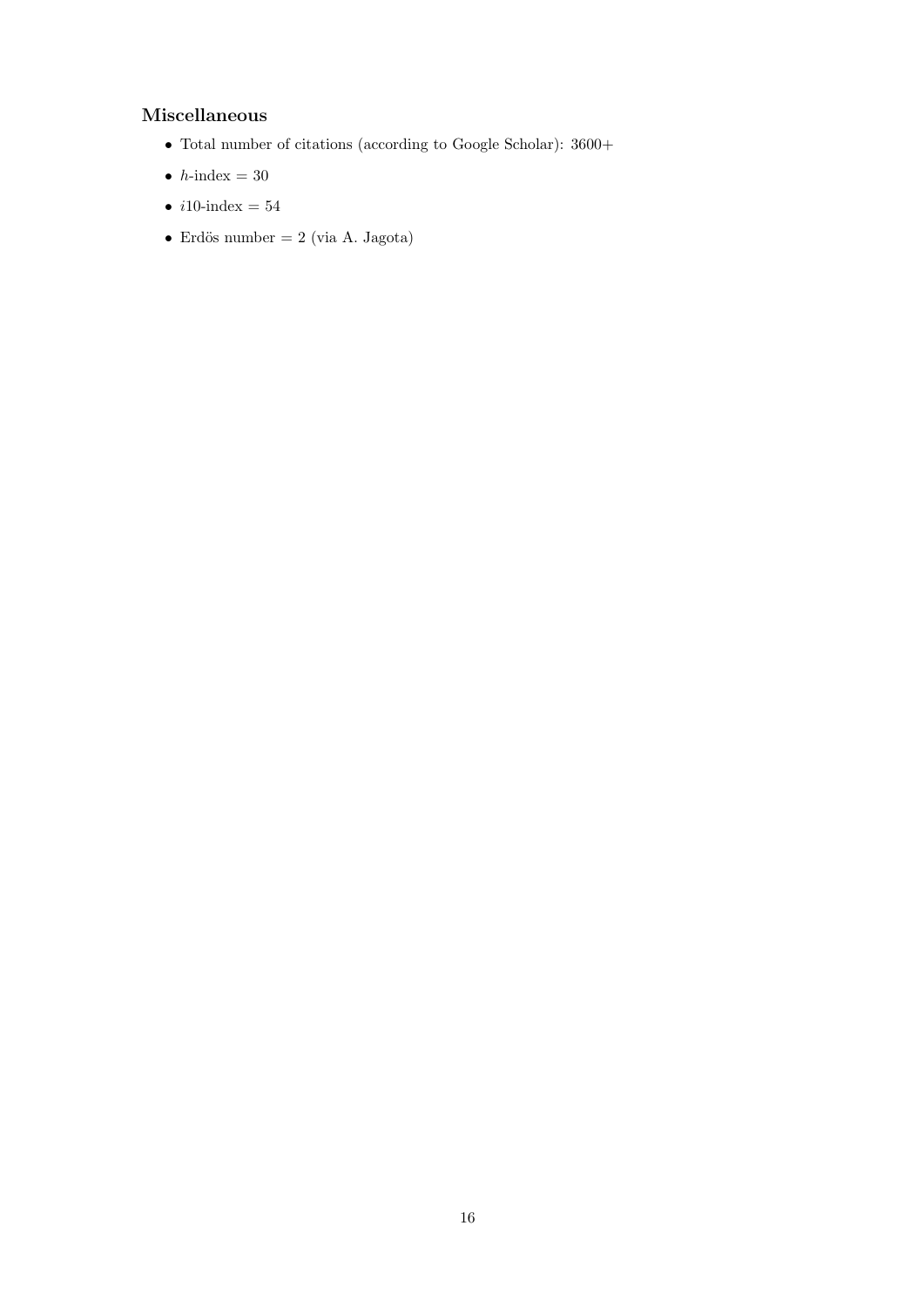# Publications

## Books

- [1] M. Pelillo, E. R. Hancock (Eds.). Energy Minimization Methods in Computer Vision and Pattern Recognition—EMMCVPR'97. (Lecture Notes in Computer Science, vol. 1223). Springer-Verlag, Berlin, 1997.
- [2] E. R. Hancock, M. Pelillo (Eds.). Energy Minimization Methods in Computer Vision and Pattern Recognition—EMMCVPR'99. (Lecture Notes in Computer Science, vol. 1654). Springer-Verlag, Berlin, 1999.
- [3] M. Pelillo, E. R. Hancock (Eds.). Similarity-Based Pattern Recognition—SIMBAD 2011. (Lecture Notes in Computer Science, vol. 7005). Springer, Berlin, 2011.
- [4] E. R. Hancock, M. Pelillo (Eds.). Similarity-Based Pattern Recognition—SIMBAD 2013. (Lecture Notes in Computer Science, vol. 7953). Springer, Berlin, 2013.
- [5] M. Pelillo (Ed.). Similarity-Based Pattern Analysis and Recognition. (Advances in Computer Vision and Pattern Recognition Series) Springer, London, 2013.
- [6] P. Fränti, G. Brown, M. Loog, F. Escolano, M. Pelillo (Eds.). Structural, Syntactic, and Statistical Pattern Recognition—S+SSPR 2014. (Lecture Notes in Computer Science, vol. 8621). Springer, Berlin, 2014.

#### Special issues edited

- [1] E. R. Hancock, M. Pelillo (Guest Editors). Pattern Recognition, vol. 33, no. 4, April 2000. Special Issue on "Energy Minimization Methods in Computer Vision and Pattern Recognition".
- [2] S. Dickinson, M. Pelillo, R. Zabih (Guest Editors). IEEE Transactions on Pattern Analysis and Machine Intelligence, vol. 23, no. 10, October 2001. Special Issue on "Graph Algorithms in Computer Vision".
- [3] M. Figueiredo, E. R. Hancock, M. Pelillo, J. Zerubia (Guest Editors). IEEE Transactions on Pattern Analysis and Machine Intelligence, vol. 25, no. 11, November 2003 (Parte I). IEEE Transactions on Pattern Analysis and Machine Intelligence, vol. 26, no. 2, February 2004 (Parte II). Special Issue on "Energy Minimization Methods in Computer Vision and Pattern Recognition".
- [4] M. Bicego, V. Murino, M. Pelillo, A. Torsello (Guest Editors). Pattern Recognition, vol. 39, no. 10, 2006. Special Issue on "Similarity-Based Pattern Recognition".
- [5] M. Pelillo, E. R. Hancock, X. Li, V. Murino (Guest Editors). IEEE Transactions on Neural Networks and Learning Systems (to appear, 2014). Special Issue on "Learning in non- (geo)metric spaces".
- [6] M. Pelillo (Guest Editor). Pattern Recognition Letters (to appear, 2014). Special Issue on "Philosophical aspects of pattern recognition".

#### Journal papers

- [1] M. Pelillo, M. Refice. Learning compatibility coefficients for relaxation labeling processes. IEEE Transactions on Pattern Analysis and Machine Intelligence 16(9):933–945, 1994.
- [2] M. Pelillo, F. Abbattista, A. Maffione. An evolutionary approach to training relaxation labeling processes. Pattern Recognition Letters 16(10):1069–1078, 1995.
- [3] G. Castellano, A. M. Fanelli, M. Pelillo. Iterative pruning in second-order recurrent neural networks. Neural Processing Letters 2(6):5–8, 1995.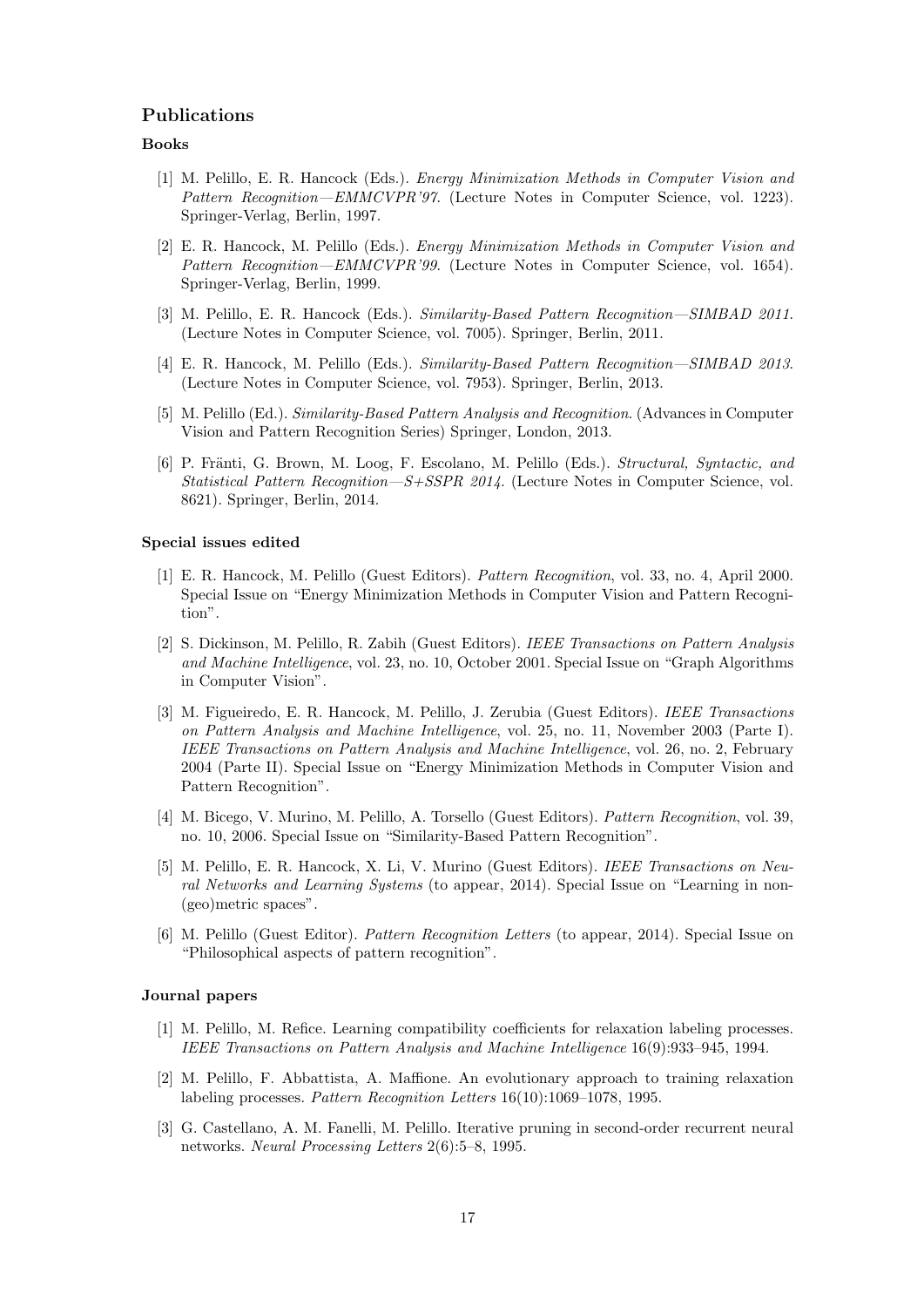- [4] M. Pelillo. Relaxation labeling networks for the maximum clique problem. Journal of Artificial Neural Networks 2(4):313–328, 1995. Special issue on "Neural Networks for Optimization".
- [5] M. Pelillo, A. Jagota. Feasible and infeasible maxima in a quadratic program for maximum clique. Journal of Artificial Neural Networks 2(4):411-420, 1995. Special issue on "Neural Networks for Optimization".
- [6] M. Pelillo. A relaxation algorithm for estimating the domain of validity of feedforward neural networks. Neural Processing Letters 3(3):113–121, 1996.
- [7] M. Pelillo, A. M. Fanelli. Autoassociative learning in relaxation labeling networks. Pattern Recognition Letters 18(1):3–12, 1997
- [8] G. Castellano, A. M. Fanelli, M. Pelillo. An iterative pruning algorithm for feedforward neural networks. IEEE Transactions on Neural Networks 8(3):519–531, 1997.
- [9] M. Pelillo. The dynamics of nonlinear relaxation labeling processes. Journal of Mathematical Imaging and Vision 7(4):309–323, 1997.
- [10] E. R. Hancock, M. Pelillo. A Bayesian interpretation for the exponential correlation associative memory. Pattern Recognition Letters 19(2):149–159, 1998.
- [11] M. Pelillo. Replicator equations, maximal cliques, and graph isomorphism. Neural Computation 11(8): 2023–2045, 1999.
- [12] M. Pelillo, K. Siddiqi, S. W. Zucker. Matching hierarchical structures using association graphs. IEEE Transactions on Pattern Analysis and Machine Intelligence 21(11):1105–1120, 1999.
- [13] A. Torsello, M. Pelillo. Continuous-time relaxation labeling processes. Pattern Recognition 33(11):1897–1908, 2000.
- [14] I. M. Bomze, M. Pelillo, V. Stix. Approximating the maximum weight clique using replicator dynamics. IEEE Transactions on Neural Networks 11(6):1228–1241, 2000.
- [15] A. Massaro, M. Pelillo, I. M. Bomze. A complementary pivoting approach to the maximum weight clique problem. *SIAM Journal on Optimization* 12(4):928–948, 2002.
- [16] I. M. Bomze, M. Budinich, M. Pelillo, C. Rossi. Annealed replication: A new heuristic for the maximum clique problem. Discrete Applied Mathematics 121(1–3):27–49, 2002.
- [17] M. Pelillo. Matching free trees, maximal cliques, and monotone game dynamics. IEEE Transactions on Pattern Analysis and Machine Intelligence 24(11):1535-1541, 2002.
- [18] A. Massaro, M. Pelillo. Matching graphs by pivoting. Pattern Recognition Letters 24(8):1099-1106, 2003.
- [19] D. Hidović, M. Pelillo. Metrics for attributed graphs based on the maximum similarity common subgraph. International Journal of Pattern Recognition and Artificial Intelligence 18(3):299–314, 2004. Special issue on "Graph Matching in Computer Vision and Pattern Recognition".
- [20] R. Glantz, M. Pelillo, W. G. Kropatsch. Matching segmentation hierarchies. International Journal of Pattern Recognition and Artificial Intelligence 18(3):397–414, 2004. Special issue on "Graph Matching in Computer Vision and Pattern Recognition".
- [21] M. Locatelli, I. M. Bomze, M. Pelillo. The combinatorics of pivoting for the maximum weight clique. *Operations Research Letters* 32(6):523–529, 2004.
- [22] A. Torsello, D. Hidović-Rowe, M. Pelillo. Polynomial-time metrics for attributed trees. IEEE Transactions on Pattern Analysis and Machine Intelligence 27(7):1087–1099, 2005. Special issue on "Structural and Syntactic Pattern Recognition".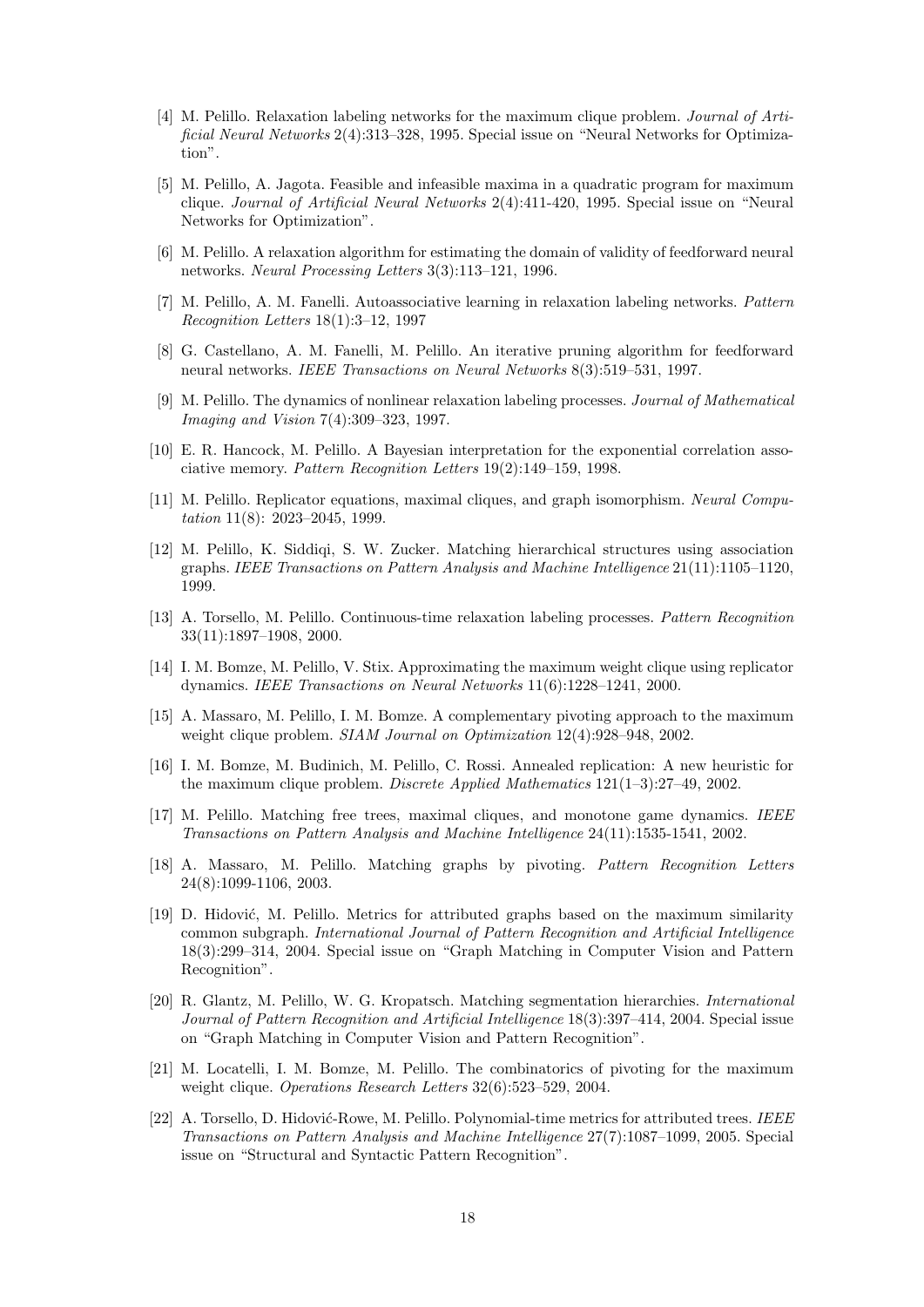- [23] M. Pelillo, A. Torsello. Payoff-monotonic game dynamics and the maximum clique problem. Neural Computation 18(5):1215–1258, 2006.
- [24] R. Glantz, M. Pelillo. Graph polynomials from principal pivoting. Discrete Mathematics 306(24):3252–3266, 2006.
- [25] M. Pavan, M. Pelillo. Dominant sets and pairwise clustering. IEEE Transactions on Pattern Analysis and Machine Intelligence 29(1):167–172, 2007.
- [26] S. Rota Bulò, M. Pelillo. A generalization of the Motzkin-Straus theorem to hypergraphs. Optimization Letters 3(2):287–295, 2009.
- [27] S. Rota Bulò, A. Torsello, M. Pelillo. A game-theoretic approach for partial clique enumeration. Image and Vision Computing 27(7):911–922, 2009.
- [28] S. Rota Bulò, M. Pelillo, I. M. Bomze. Graph-based quadratic optimization: A fast evolutionary approach. Computer Vision and Image Understanding 115(7):984–995, 2011.
- [29] S. Rota Bulò, M. Rabbi, M. Pelillo. Content-based image retrieval with relevance feedback using random walks. Pattern Recognition 44(9):2109–2122, 2011.
- [30] A. Erdem, M. Pelillo. Graph transduction as a noncooperative game. Neural Computation 24(3):700–723, 2012.
- [31] S. Rota Bul`o, E. R. Hancock, F. Aziz, M. Pelillo. Efficient computation of Ihara coefficients using the Bell polynomial recursion. Linear Algebra and Its Applications  $436(5)$ :1436-1441, 2012.
- [32] P. Kontschieder, S. Rota Bulò, M. Donoser, M. Pelillo, H. Bischof. Evolutionary Hough games for coherent object detection. Computer Vision and Image Understanding 116(11):1149–1158, 2012.
- [33] S. Rota Bulò, M. Pelillo. A game-theoretic approach to hypergraph clustering. IEEE Transactions on Pattern Analysis and Machine Intelligence 35(6):1312–1327, 2013.
- [34] J. Hou, M. Pelillo. A simple feature combination method based on dominant sets. Pattern Recognition 46(11):3129–3139, 2013.
- [35] N. Di Mauro, P. Frasconi, F. Angiulli, D. Bacciu, M. de Gemmis, F. Esposito, N. Fanizzi, S. Ferilli, M. Gori, F. Lisi, P. Lops, D. Malerba, A. Micheli, M. Pelillo, F. Ricci, F. Riguzzi, L. Saitta, G. Semeraro. Italian machine learning and data mining research: The last years. Intelligenza Artificiale 7:77–89, 2013.
- [36] M. Pelillo. Alhazen and the nearest neighbor rule. Pattern Recognition Letters 38:34–37, 2014.
- [37] P. Kontschieder, S. Rota Bulò, M. Pelillo, H. Bischof. Structured labels in random forests for semantic labeling and object detection. IEEE Transactions on Pattern Analysis and Machine Intelligence 36(10):2104–2116, 2014.
- [38] A. Lourenço, S. Rota Bulò, N. Rebagliati, A. Fred, M. Figueiredo, M. Pelillo. Probabilistic consensus clustering using evidence accumulation. Machine Learning (in press).
- [39] F. Nourbakhsh, S. Rota Bulò, M. Pelillo. A matrix factorization approach to graph compression with partial information. International Journal of Machine Learning and Cybernetics (accepted for publication).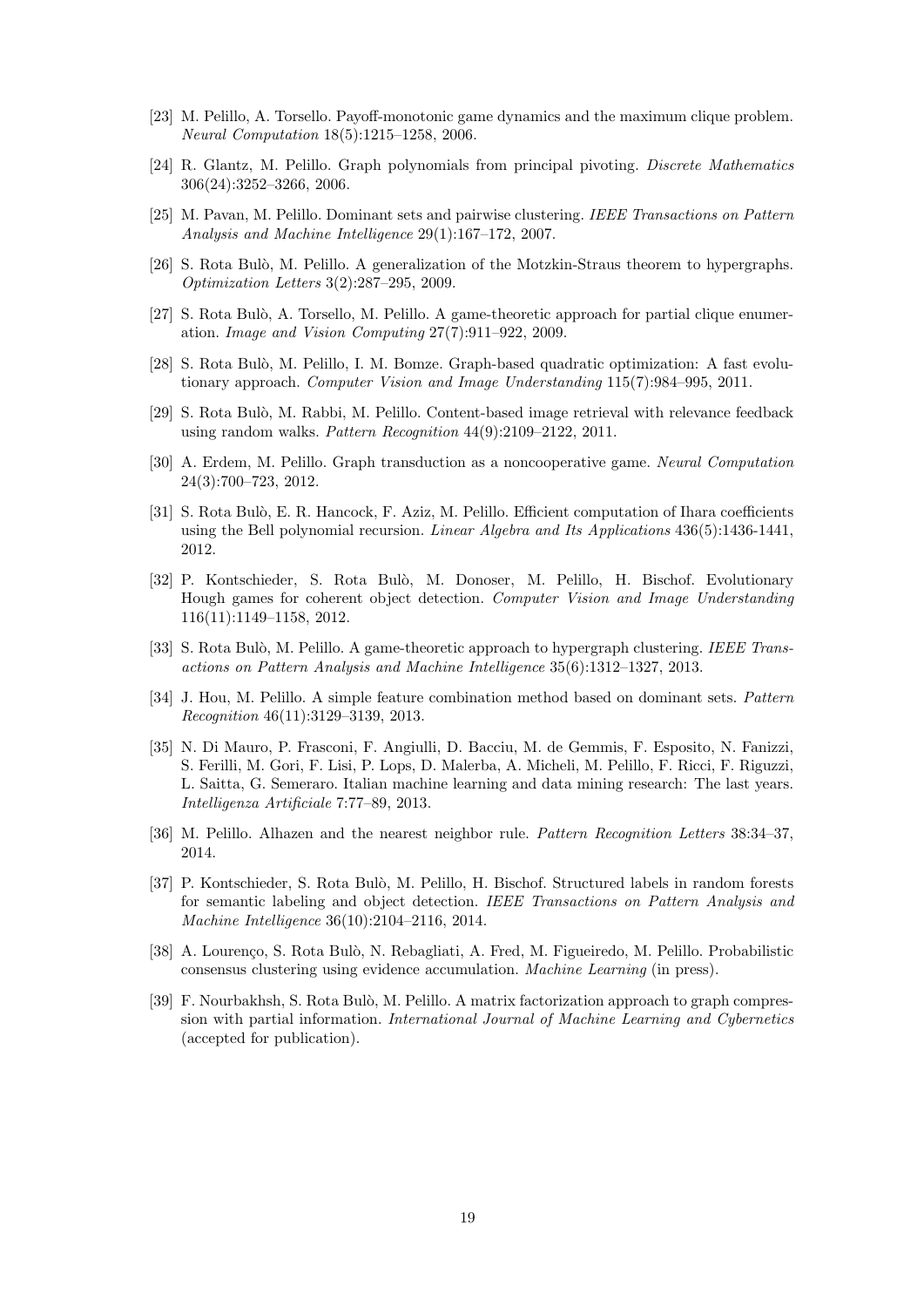#### Chapters in books

- [1] I. M. Bomze, M. Budinich, P. M. Pardalos, M. Pelillo. The maximum clique problem, In: D.-Z. Du and P. M. Pardalos (Eds.), *Handbook of Combinatorial Optimization*, *Supplement* Volume A. Kluwer Academic Publishers, Boston, MA, pp. 1–74, 1999.
- [2] M. Pelillo. Heuristics for maximum clique and independent set, In: C. A. Floudas and P. M. Pardalos (Eds.), Encyclopedia of Optimization. Kluwer Academic Publishers, Boston, MA, vol. 2, pp. 411–423, 2001. (2nd edition, 2009, pp. 1508–1520)
- [3] M. Pelillo. Replicator dynamics in combinatorial optimization, In: C. A. Floudas and P. M. Pardalos (Eds.), Encyclopedia of Optimization. Kluwer Academic Publishers, Boston, MA, vol 5, pp. 23–35, 2001. (2nd edition, 2009, pp. 3279–3291)
- [4] A. Massaro, M. Pelillo. A pivoting-based heuristic for the maximum clique problem, In: N. Hadjisavvas and P. M. Pardalos (Eds.), Advances in Convex Analysis and Global Optimization (Chapter 23). Kluwer Academic Publishers, Boston, MA, pp. 383–394, 2001.
- [5] M. Pelillo. Computational complexity and the elusiveness of global optima. In: S. Ablameyko, M. Gori, L. Goras, and V. Piuri (Eds.), Limitations and Future Trends in Neural Computation. IOS Press, Amsterdam, The Netherlands, pp. 71–93, 2003.
- [6] M. Pelillo. Introduction: The SIMBAD project. In: M. Pelillo (Ed.). Similarity-Based Pattern Analysis and Recognition. Springer, London, pp. 1–10, 2013.
- [7] A. Fred, A. Lourenco, H. Aidos, S. Rota Bulò, N. Rebagliati, M. Figueiredo, M. Pelillo. Learning similarities from examples under the evidence accumulation clustering paradigm. In: M. Pelillo (Ed.). Similarity-Based Pattern Analysis and Recognition. Springer, London, pp. 85–117, 2013.
- [8] M. Pelillo, S. Rota Bulò, A. Torsello, A. Albarelli, E. Rodolà. A game-theoretic approach to pairwise clustering and matching. In: M. Pelillo (Ed.). Similarity-Based Pattern Analysis and Recognition. Springer, London, pp. 179–216, 2013.
- [9] M. Pelillo, S. Rota Bulò. Clustering games. In: R. Cipolla, S. Battiato, and G. M. Farinella (Eds.), Registration and Recognition in Images and Videos. Springer, Berlin, Germany, pp. 157–186, 2014.

#### Refereed conference papers

- [1] M. Pelillo, S. Scarci. Handling dictation ambiguities in the production of text from largevocabulary speech recognition. Proc.VERBA90—International Conference on Speech Technologies. Rome, Italy, pp. 380–384, 1990.
- [2] M. Pelillo, M. Refice. Syntactic category disambiguation through relaxation processes. Proc. EuroSpeech'91—2nd European Conference on Speech Communication and Technology. Genova, Italy, pp. 757–760, 1991.
- [3] M. Pelillo, M. Refice. An optimization algorithm for determining the compatibility coefficients of relaxation labeling processes. Proc. ICPR'92—11th International Conference on Pattern Recognition. The Hague, The Netherlands, pp. 145–148, 1992. IEEE Computer Society Press, Los Alamitos, CA.
- [4] M. Pelillo, M. Refice. Learning compatibility coefficients for word-class disambiguation relaxation processes. Proc. ICSLP'92—1992 International Conference on Spoken Language Processing. Banff, Canada, pp. 389–392, 1992.
- [5] M. Pelillo, F. Moro, M. Refice. Probabilistic prediction of parts-of-speech from word-spelling using decision trees. Proc. ICSLP'92-1992 International Conference on Spoken Language Processing. Banff, Canada, pp. 1343–1346, 1992.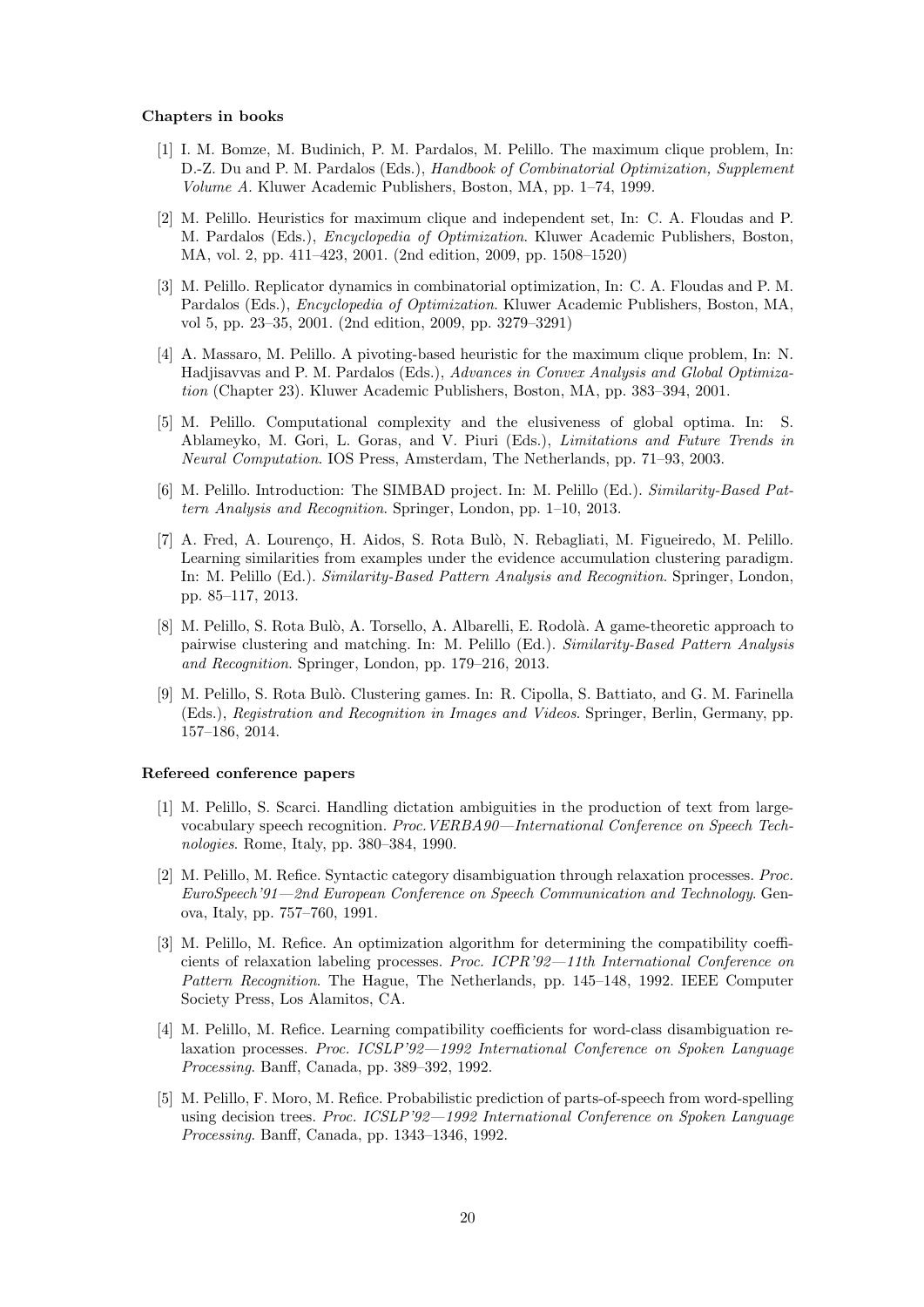- [6] M. Pelillo, A. M. Fanelli. A method of pruning layered feed-forward neural networks. In: J. Mira, J. Cabestany, and A. Prieto (Eds.). New Trends in Neural Computation (Lecture Notes in Computer Science, Vol. 686). Springer-Verlag, Berlin, pp. 278–283, 1993.
- [7] M. Pelillo. Relaxation labeling processes for the traveling salesman problem. Proc. IJCNN'93—1993 International Joint Conference on Neural Networks. Nagoya, Japan, pp. 2429–2432, 1993. IEEE Catalog Number 93CH3353-0.
- [8] G. Castellano, A. M. Fanelli, M. Pelillo. An empirical comparison of node pruning methods for layered feed-forward neural networks. Proc. IJCNN'93-1993 International Joint Conference on Neural Networks. Nagoya, Japan, pp. 321–326, 1993. IEEE Catalog Number: 93CH3353-0.
- [9] M. Pelillo, F. Abbattista, A. Maffione. Evolutionary learning for relaxation labeling processes. In: P. Torasso (Ed.). Advances in Artificial Intelligence (Lecture Notes in Artificial Intelligence, Vol. 728). Springer-Verlag, Berlin, pp. 230–241, 1993.
- [10] M. Pelillo, F. Abbattista, N. Abbattista. Globally optimal learning for relaxation labeling by simulated annealing. In: S. Impedovo (Ed.). Progress in Image Analysis and Processing III. World Scientific, Singapore, pp. 241–247, 1994.
- [11] F. Abbattista, A. M. Fanelli, M. Pelillo. An evolutionary approach to vector quantizer design. In: S. Impedovo (Ed.). *Progress in Image Analysis and Processing III*. World Scientific, Singapore, pp. 254–257, 1994.
- [12] M. Pelillo, A. Maffione. Using simulated annealing to train relaxation labeling processes. In: M. Marinaro and P. G. Morasso (Eds.). ICANN'94—Proc. International Conference on Artificial Neural Networks. Springer-Verlag, Berlin, pp. 250–253, 1994.
- [13] G. Castellano, A. M. Fanelli, M. Pelillo. Pruning in recurrent neural networks. In: M. Marinaro and P. G. Morasso (Eds.). ICANN'94—Proc. International Conference on Artificial Neural Networks. Springer-Verlag, Berlin, pp. 451–454, 1994.
- [14] M. Pelillo. On the dynamics of relaxation labeling processes. *Proc. ICNN'94—IEEE In*ternational Conference on Neural Networks. Orlando, Florida, pp. 1006–1011, 1994. IEEE Catalog Number 94CH3429-8.
- [15] M. Pelillo. Nonlinear relaxation labeling as growth transformation. Proc. ICPR'94—12th International Conference on Pattern Recognition. Jerusalem, Israel, pp. 201–206, 1994. IEEE Computer Society Press, Los Alamitos, CA.
- [16] M. Pelillo, F. Abbattista, A. Maffione. Teaching relaxation labeling processes using genetic algorithms. In: D. W. Pearson, N. C. Steele, and R. F. Albrecht (Eds.). Artificial Neural Nets and Genetic Algorithms. Springer-Verlag, Wien, pp. 57–60, 1995.
- [17] M. Pelillo, A. M. Fanelli. An asymmetric associative memory model based on relaxation labeling processes. Proc. ESANN'95—3rd European Symposium on Artificial Neural Networks. Brussels, Belgium, pp. 223–228, 1995.
- [18] M. Pelillo. Relaxation labeling networks that solve the maximum clique problem. Proc. ANN'95—4th IEE International Conference on Artificial Neural Networks. Cambridge, England, pp. 166–170, 1995.
- [19] M. Pelillo. A relaxation algorithm for estimating the domain of validity of feedforward neural networks. Proc. ICANN'95—International Conference on Artificial Neural Networks. Paris, France, vol. 2, pp. 443–448, 1995.
- [20] M. Pelillo. Clique finding relaxation labeling networks,<sup>1</sup> In: S. Z. Li, D. P. Mital, E. K. Teoh, and H. Wang (Eds.). Recent Developments in Computer Vision (Lecture Notes in Computer Science, Vol. 1035). Springer-Verlag, Berlin, pp. 343–352, 1996.

<sup>1</sup> Invited Paper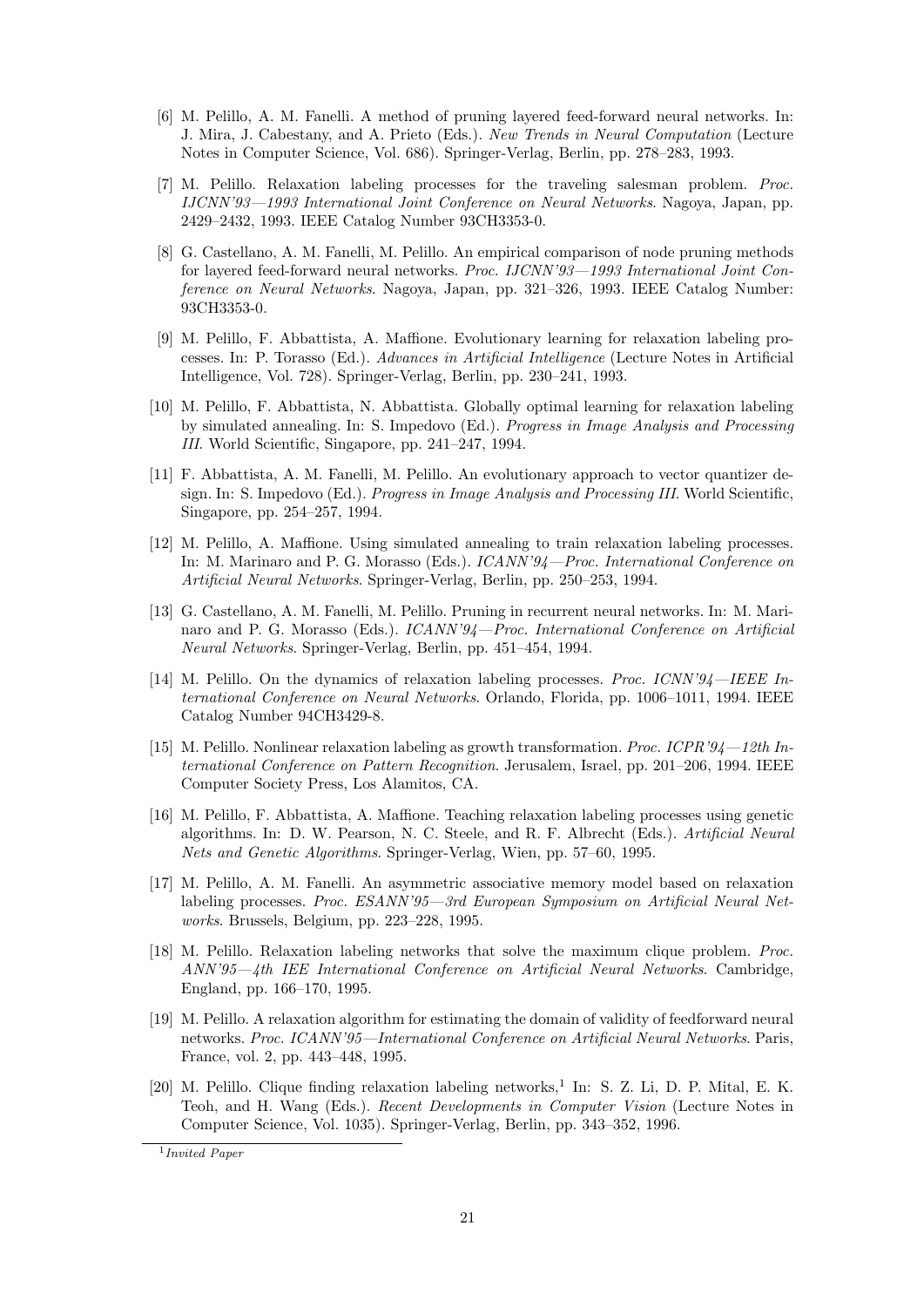- [21] E. R. Hancock, M. Pelillo. An analysis of the exponential correlation associative memory. Proc. ICPR'96—13th International Conference on Pattern Recognition, Vol. IV. Vienna, Austria, pp. 291–295, 1996. IEEE Computer Society Press, Los Alamitos, CA.
- [22] M. Pelillo, A. M. Fanelli. Autoassociative learning in relaxation labeling networks. Proc. ICPR'96—13th International Conference on Pattern Recognition, Vol. IV. Vienna, Austria, pp. 105–110, 1996. IEEE Computer Society Press, Los Alamitos, CA.
- [23] M. Pelillo, I. M. Bomze. Parallelizable evolutionary dynamics principles for solving the maximum clique problem. In: H.-M. Voigt, W. Ebeling, I. Rechenberg, and H.-P. Schwefel (Eds.). Parallel Problem Solving from Nature—PPSN IV (Lecture Notes in Computer Science, Vol. 1141). Springer-Verlag, Berlin, pp. 676–685, 1996.
- [24] I. M. Bomze, M. Pelillo, R. Giacomini. Evolutionary approach to the maximum clique problem: Empirical evidence on a larger scale. In: I. M. Bomze, T. Csendes, R. Horst, and P. M. Pardalos (Eds.), Developments in Global Optimization. Kluwer Academic Publishers. Dordrecht, The Netherlands, pp. 95–108, 1997.
- [25] E. R. Hancock, M. Pelillo. A Bayesian framework for associative memories. In: M. Marinaro and R. Tagliaferri (Eds.). Neural Nets WIRN Vietri-96. Springer-Verlag, London, pp. 125– 131, 1997.
- [26] M. Pelillo, K. Siddiqi, S. W. Zucker. Matching hierarchical structures using association graphs. In: H. Burkhardt and B. Neumann (Eds.). Computer Vision—ECCV'98 (Lecture Notes in Computer Science, Vol. 1407) Springer-Verlag, Berlin, pp. 3–16, 1998.
- [27] M. Pelillo. A unifying framework for relational structure matching. In: A. K. Jain, S. Venkatesh, and B. C. Lovell (Eds.). Proc. ICPR'98—14th International Conference on Pattern Recognition. Brisbane, Australia, pp. 1316–1319, 1998. IEEE Computer Society Press, Los Alamitos, CA.
- [28] M. Pelillo. Replicator equations, maximal cliques, and graph isomorphism. In: M. S. Kearns, S. A. Solla, and D. A. Cohn (Eds.). Advances in Neural Information Processing Systems 11. MIT Press, Cambridge, MA, pp. 550–556, 1999.
- [29] A. Torsello, M. Pelillo. Continuous-time relaxation labeling processes. In: E. R. Hancock and M. Pelillo (Eds.). Energy Minimization Methods in Computer Vision and Pattern Recognition—EMMCVPR'99. (Lecture Notes in Computer Science, Vol. 1654). Springer-Verlag, Berlin, pp. 253–268, 1999.
- [30] M. Pelillo, K. Siddiqi, S. W. Zucker. Attributed tree matching and maximum weight cliques. Proc. ICIAP'99—10th International Conference on Image Analysis and Processing. Venice, Italy, pp. 1154–1159, 1999. IEEE Computer Society Press, Los Alamitos, CA.
- [31] M. Pelillo, K. Siddiqi, S. W. Zucker. Continuous-based heuristics for graph and tree isomorphisms, with application to computer vision,<sup>2</sup> In: P. M. Pardalos (Ed.). Approximation and Complexity in Numerical Optimization: Continuous and Discrete Problems. Kluwer Academic Publishers, Boston, MA, pp. 422–445, 2000.
- [32] I. M. Bomze, M. Budinich, M. Pelillo, C. Rossi. A new "annealed" heuristic for the maximum clique problem. In: P. M. Pardalos (Ed.). Approximation and Complexity in Numerical Optimization: Continuous and Discrete Problems. Kluwer Academic Publishers, Boston, MA, pp. 78–95, 2000.
- [33] A. Jagota, M. Pelillo, A. Rangarajan. A new deterministic annealing algorithm for maximum clique. Proc. IJCNN'2000–International Joint Conference on Neural Networks. Como, Italy, Vol. VI, pp. 505–508, 2000. IEEE Computer Society Press, Los Alamitos, CA.
- [34] M. Bartoli, M. Pelillo, K. Siddiqi, S. W. Zucker. Attributed tree homomorphism using association graphs. Proc. ICPR'2000–15th Interanational Conference on Pattern Recognition. Barcellona, Spagna, Vol. 2, pp. 133–136, 2000. IEEE Computer Society Press, Los Alamitos, CA.

<sup>2</sup> Invited Paper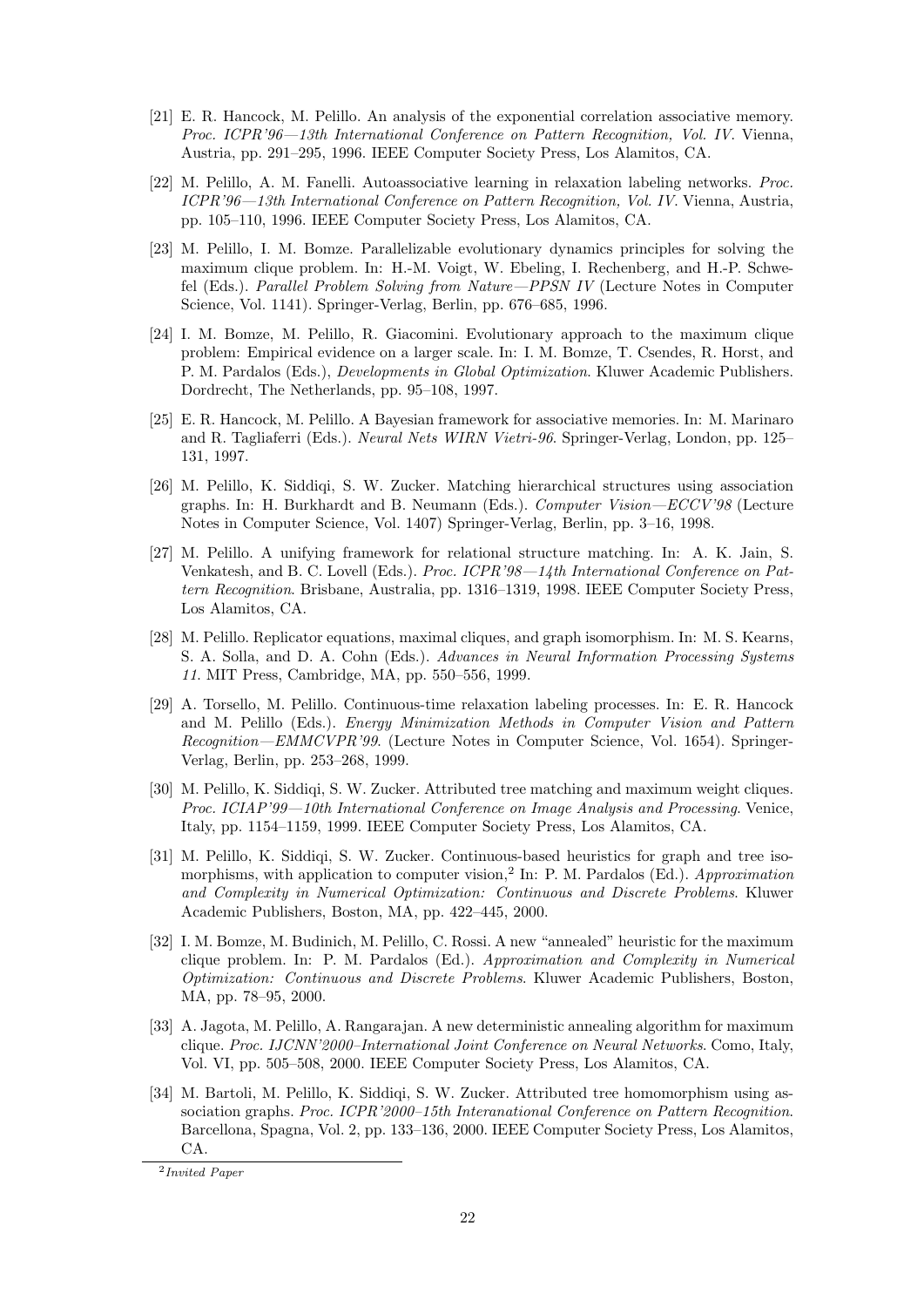- [35] M. Pelillo. Matching free trees using association graphs. In: B. Likar (Ed.). Computer Vision—6th Computer Vision Winter Workshop. Bled, Slovenia, pp. 276–285, 2001.
- [36] M. Pelillo. Evolutionary game dynamics in combinatorial optimization: An overview. In: E. J. W. Boers et al. (Eds.). Applications of Evolutionary Computing (Lecture Notes in Computer Science, Vol. 2037) Springer, Berlin, pp. 182–192, 2001.
- [37] M. Pelillo, K. Siddiqi, S. W. Zucker. Many-to-many matching of attributed trees using association graphs and game dynamics. In: C. Arcelli, L. P. Cordella, and G. Sanniti di Baja (Eds.). *Visual Form 2001* (Lecture Notes in Computer Science, Vol. 2059) Springer, Berlin, pp. 583–593, 2001.
- [38] A. Massaro, M. Pelillo. A linear complementarity approach to graph matching. In: J.-M. Jolion, W. G. Kropatsch, and M. Vento (Eds.). Proc. 3rd IAPR-TC15 Workshop on Graphbased Representations in Pattern Recognition. Ischia, Italy, pp. 160–169, 2001.
- [39] M. Pelillo. Matching free trees, maximal cliques, and monotone game dynamics. In: M. Figueiredo, J. Zerubia , and A. K. Jain (Eds.). Energy Minimization Methods in Computer Vision and Pattern Recognition—EMMCVPR'01 (Lecture Notes in Computer Science, Vol. 2134) Springer, Berlin, pp. 423–437, 2001.
- [40] A. Massaro, M. Pelillo. A complementary pivoting approach to graph matching. In: M. Figueiredo, J. Zerubia , and A. K. Jain (Eds.). Energy Minimization Methods in Computer Vision and Pattern Recognition—EMMCVPR'01 (Lecture Notes in Computer Science, Vol. 2134) Springer, Berlin, pp. 469–479, 2001.
- [41] M. Pelillo, C. Rossi. Payoff-monotonic game dynamics for the maximum clique problem. In: M. Marinaro and R. Tagliaferri (Eds.). Neural Nets WIRN Vietri-01. Springer-Verlag, London, 2001.
- [42] M. Pelillo. Matching free trees with replicator equations. In: T. G. Dietterich, S. Becker, and Z. Ghahramani (Eds.). Advances in Neural Information Processing Systems 14. MIT Press, Cambridge, MA, pp. 865–872, 2002.
- [43] R. Glantz, M. Pelillo, W. G. Kropatsch. Matching hierarchies of segmentations. In: H. Wildenauer and W. Kropatsch (Eds.). Computer Vision CVWW'02-Proceedings of the 7th Computer Vision Winter Workshop. Bad Aussee, Austria, pp. 149–158, 2002.
- [44] M. Pavan, M. Pelillo. Image segmentation by dominant sets. In: A. Del Lungo, V. Di Gesù and A. Kuba (Eds.). Proc. 9th International Workshop on Combinatorial Image Analysis (Electronic Notes in Discrete Mathematics, Vol. 12) Elsevier Science, The Netherlands, 2003.
- [45] M. Pavan, M. Pelillo. A new graph-theoretic approach to clustering and segmentation. Proc. CVPR'03—IEEE Computer Society Conference on Computer Vision and Pattern Recognition. Madison, Wisconsin, USA, Vol. I, pp. 145–152, 2003. IEEE Computer Society Press, Los Alamitos, CA.
- [46] M. Pavan, M. Pelillo. Generalizing the Motzkin-Straus theorem to edge-weighted graphs, with applications to image segmentation. In: A. Rangarajan, M. Figueiredo, and J. Zerubia (Eds.). *Energy Minimization Methods in Computer Vision and Pattern Recognition* EMMCVPR'03 (Lecture Notes in Computer Science, Vol. 2683) Springer, Berlin, pp. 485– 500, 2003.
- [47] M. Pelillo. Annealed imitation: Fast dynamics for maximum clique. Proc. IJCNN'03— IEEE International Joint Conference on Neural Networks. Portland, Oregon, USA, pp. 55–60, 2003.
- [48] P. Fosser, R. Glantz, M. Locatelli, M. Pelillo. Swap strategies for graph matching. In: E. Hancock and M. Vento (Eds.). Graph Based Representations in Pattern Recognition (Lecture Notes in Computer Science, Vol. 2726) Springer, Berlin, pp. 142–153, 2003.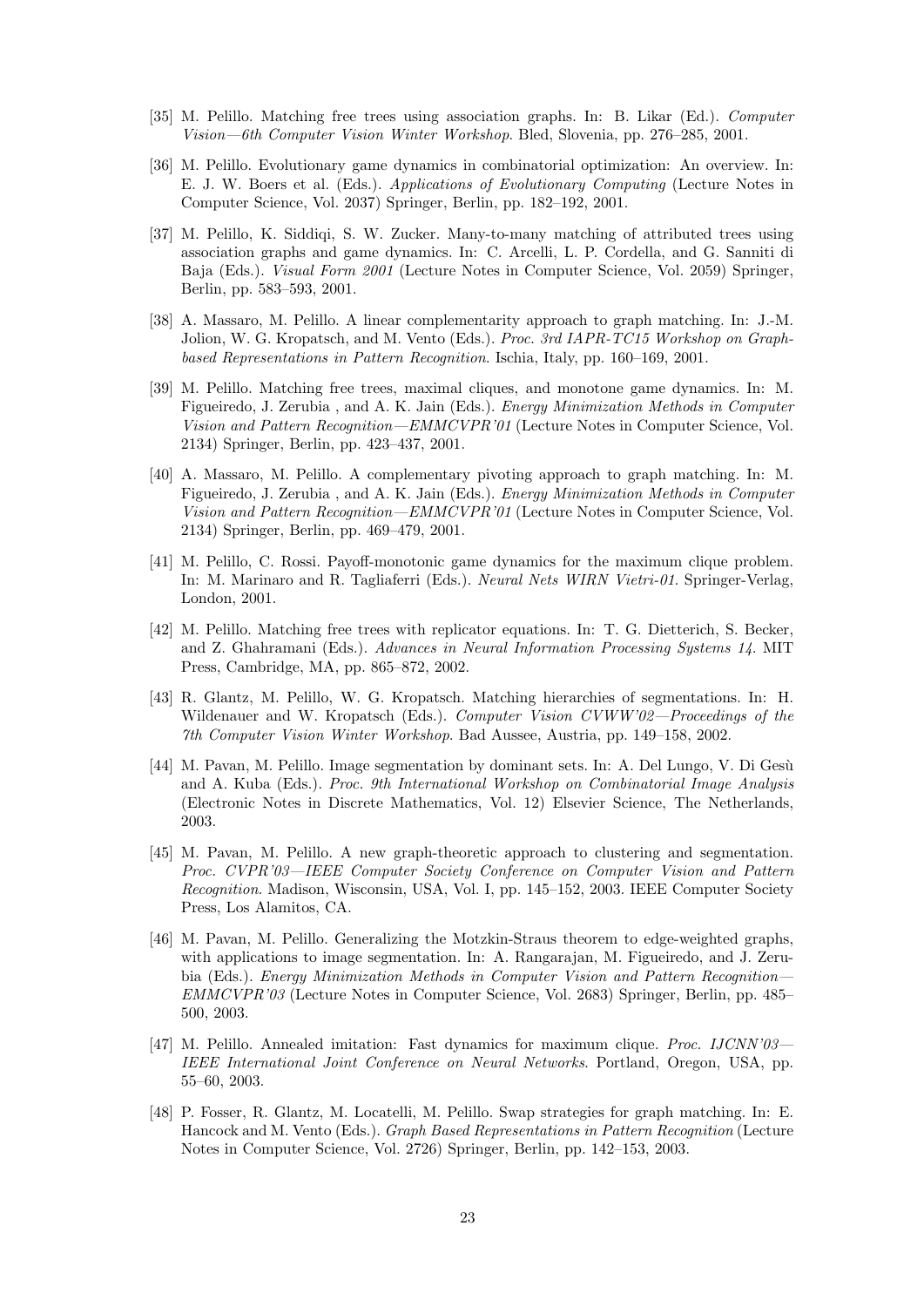- [49] R. Glantz, M. Pelillo. Graph polynomials, principal pivoting, and maximum independent sets. In: E. Hancock and M. Vento (Eds.). Graph Based Representations in Pattern Recognition (Lecture Notes in Computer Science, Vol. 2726) Springer, Berlin, pp. 166–177, 2003.
- [50] M. Pavan, M. Pelillo. Unsupervised texture segmentation by dominant sets and game dynamics.<sup>3</sup> Proc. ICIAP'03-12th International Conference on Image Analysis and Processing. Mantova, Italy, pp. 302-307, 2003 IEEE Computer Society Press, Los Alamitos, CA.
- [51] R. Glantz, M. Pelillo, W. G. Kropatsch. Hierarchical matching of panoramic images. Proc. ICIAP'03—12th International Conference on Image Analysis and Processing. Mantova, Italy, pp. 328-333, 2003 IEEE Computer Society Press, Los Alamitos, CA.
- [52] M. Pavan, M. Pelillo. Dominant sets and hierarchical clustering. Proc. ICCV'03—9th IEEE International Conference on Computer Vision. Nice, France, Vol. I, pp. 362–369, 2003. IEEE Computer Society Press, Los Alamitos, CA.
- [53] M. Pavan, M. Pelillo. Pairwise data clustering using monotone game dynamics. In: A. Cappelli and F. Turini (Eds.).  $AI^*IA$  2003: Advances in Artificial Intelligence. (Lecture Notes in Artificial Intelligence, Vol. 2829) Springer, Berlin, pp. 201–212, 2003.
- [54] A. Prelić, M. Pavan, M. Pelillo. Matching of modified X-Y trees for document classification. In: M. Gori and S. Marinai (Eds.) Artificial Neural Networks in Pattern Recognition— Proceedings of the 1st IAPR Workshop. Florence, Italy, pp. 62–66, 2003.
- [55] M. Pavan, M. Pelillo. Hierarchical clustering using annealed replicator dynamics. In: M. Gori and S. Marinai (Eds.) Artificial Neural Networks in Pattern Recognition—Proceedings of the 1st IAPR Workshop. Florence, Italy, pp. 171–177, 2003.
- [56] A. Torsello, D. Hidović, M. Pelillo. A polynomial-time metric for attributed trees. In: T. Pajdla and J. Matas (Eds.). Computer Vision—ECCV 2004 (Lecture Notes in Computer Science, Vol. 3024) Springer, Berlin, pp. 414–427, 2004.
- [57] G. Colle, M. Pelillo. Relaxation labeling proecesses for protein secondary structure prediction. Proc. ICPR'04—17th International Conference on Pattern Recognition. Cambridge, UK, 2004, Vol. 2, pp. 355–358. IEEE Computer Society Press, Los Alamitos, CA.
- [58] A. Torsello, D. Hidović, M. Pelillo. Four metrics for efficiently comparing attributed trees. Proc. ICPR'04—17th International Conference on Pattern Recognition. Cambridge, UK, 2004, Vol. 2, pp. 467–470. IEEE Computer Society Press, Los Alamitos, CA.
- [59] M. Pavan, M. Pelillo. Efficiently segmenting images with dominant sets. In: A. Campilho and M. Kamel (Eds.). Image Analysis and Recognition (Lecture Notes in Computer Science, Vol. 3212) Springer, Berlin, pp. 17–24, 2004.
- [60] M. Pavan, M. Pelillo. Efficient out-of-sample extension of dominant-set clusters. In: L. K. Saul, Y. Weiss, and L.Bottou (Eds.). Advances in Neural Information Processing Systems 17. MIT Press, Cambridge, MA, pp. 1057–1064, 2005.
- [61] M. Pavan, M. Pelillo. Fast dominant-set clustering. In: B. Apolloni, M. Marinaro, and R. Tagliaferri (Eds.). Biological and Artificial Intelligence Environments. Springer, The Netherlands, pp. 281–289, 2005.
- [62] A. Torsello, M. Pavan, M. Pelillo. Spatio-temporal segmentation using dominant sets. In: A. Rangarajan, B. Vemuri, and A. L. Yuille (Eds.). Energy Minimization Methods in Computer Vision and Pattern Recognition—EMMCVPR'05 (Lecture Notes in Computer Science, Vol. 3757) Springer, Berlin, pp. 301–315, 2005.
- [63] A. Torsello, S. Rota Bulò, M. Pelillo. Grouping with asymmetric affinities: A game-theoretic perspective. Proc. CVPR'06—IEEE Computer Society Conference on Computer Vision and Pattern Recognition. New York, NY, USA, Vol. I, pp. 292–299, 2006. IEEE Computer Society Press, Los Alamitos, CA.

<sup>3</sup>Best Paper Award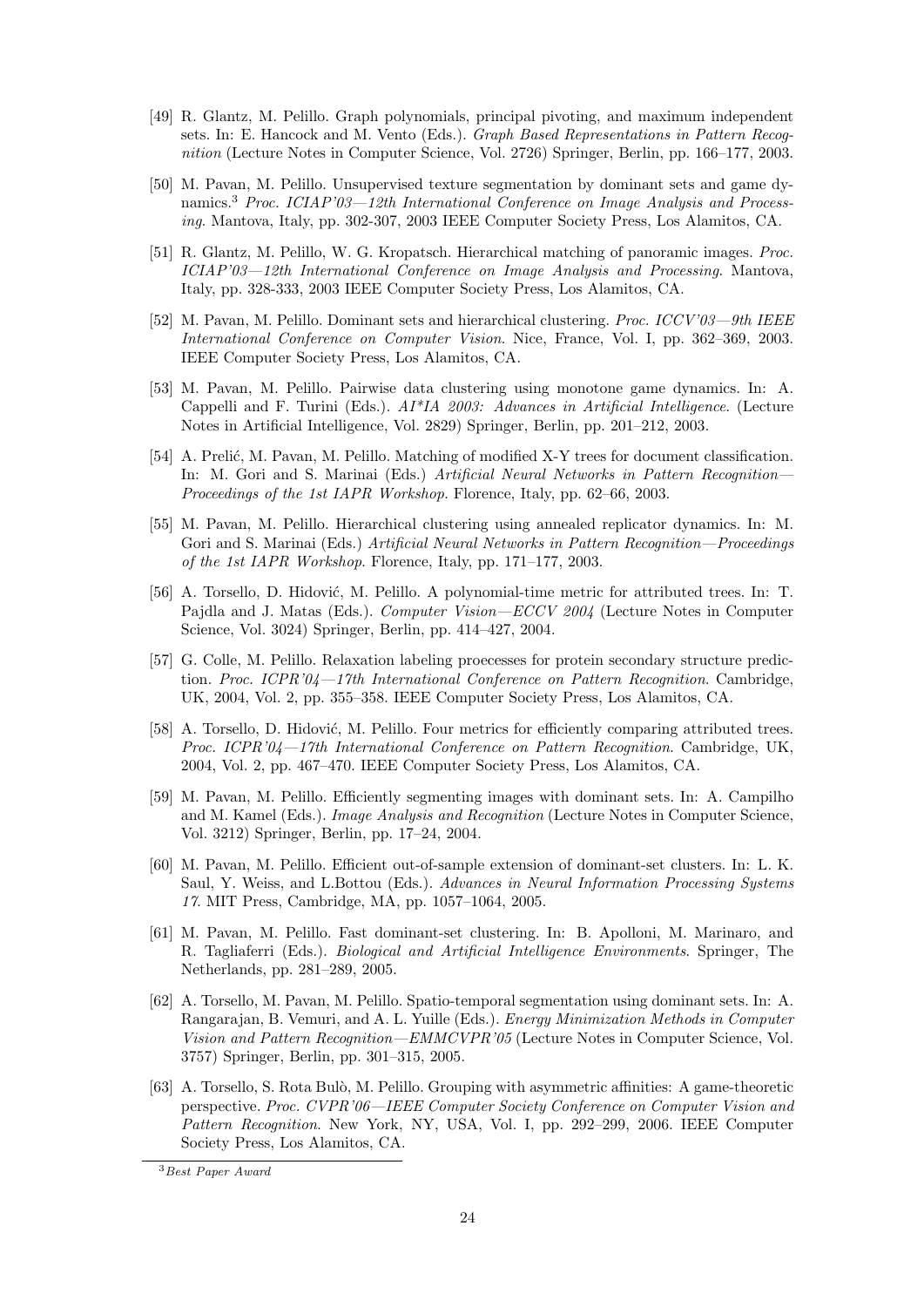- [64] S. Rota Bul`o, A. Torsello, M. Pelillo. A continuous-based approach for partial clique enumeration. In: F. Escolano, M. Vento (Eds.). Graph-based Representation in Pattern recognition (Lecture Notes in Computer Science, Vol. 4538) Springer, Berlin, pp. 61–70, 2007.
- [65] A. Sperotto, M. Pelillo. Szemerédi's regularity lemma and its applications to pairwise clustering and segmentation. In: A. L. Yuille, S.-C. Zhu, D. Cremers, Y. Wang (Eds.). Energy Minimization Methods in Computer Vision and Pattern Recognition—EMMCVPR'07 (Lecture Notes in Computer Science, Vol. 4679) Springer, Berlin, pp. 13–27, 2007.
- [66] A. Torsello, M. Di Gesù, M. Pelillo. Integrating boundary information in pairwise segmentation. Proc. ICIAP'07—14th International Conference on Image Analysis and Processing. Modena, Italy, pp. 23–28, 2007. IEEE Computer Society Press, Los Alamitos, CA.
- [67] A. Torsello, A. Albarelli, M. Pelillo. Matching relational structures using the edgeassociation graph. Proc. ICIAP'07—14th International Conference on Image Analysis and Processing. Modena, Italy, pp. 775–780, 2007. IEEE Computer Society Press, Los Alamitos, CA.
- [68] S. Rota Bulò, M. Pelillo. A continuous characterization of maximal cliques in k-uniform hypergraphs. In: V. Maniezzo, R. Battiti, and J.-P. Watson (Eds.) Learning and Intelligent Optimization, Second International Conference, LION 2007 II, Selected Papers (Lecture Notes in Computer Science, Vol. 5313) Springer, Berlin, pp. 220–233, 2008.
- [69] G. Gualdi, A. Albarelli, A. Torsello, A. Prati, M. Pelillo, R. Cucchiara. Using Dominant Sets for Object Tracking with Freely Moving Camera. Proc. VS2008—8th International Workshop on Visual Surveillance, Marsille, Francia, Oct. 2008.
- [70] A. Albarelli, M. Pelillo, S. Viviani. Consensus graphs for symmetry plane estimation. In: N. da Vitoria Lobo et al. (Eds.) Structural, Syntactic, and Statistical Pattern Recognition, Joint IAPR International Workshop, SSPR & SPR 2008. (Lecture Notes in Computer Science, Vol. 5342) Springer, Berlin, pp. 197–206, 2008.
- [71] S. Rota Bul`o, A. Albarelli, A. Torsello, M. Pelillo. A hypergraph-based approach to affine parameter estimation. Proc. ICPR'08—19th International Conference on Pattern Recognition, Tampa, FL, 2008.
- [72] A. Torsello, S. Rota Bul`o, M. Pelillo. Beyond partitions: Allowing overlapping groups in pairwise clustering. Proc. ICPR'08—19th International Conference on Pattern Recognition, Tampa, FL, 2008.
- [73] S. Rota Bulò, M. Pelillo. A game-theoretic approach to hypergraph clustering. In: Y. Bengio, D. Schuurmans, J. Lafferty, C. K. I. Williams and A. Culotta (Eds.). Advances in Neural Information Processing Systems 22, pp. 1571–1579, 2009.
- [74] A. Albarelli, S. Rota Bulò, A. Torsello, M. Pelillo. Matching as a non-cooperative game. ICCV'09—International Conference on Computer Vision, Kyoto, Japan, 2009.
- [75] A. Torsello, M. Pelillo. Hierarchical pairwise segmentation using dominant sets and anisotropic diffusion kernels. In: D. Cremers, Y. Boykov, A. Blake, and F. R. Schmidt (Eds.). Energy Minimization Methods in Computer Vision and Pattern Recognition— EMMCVPR'09 (Lecture Notes in Computer Science, Vol. 5681) Springer, Berlin, pp. 182– 192, 2009.
- [76] S. Rota Bulò and M. Pelillo. New bounds on the clique number of graphs based on spectral hypergraph theory. In: Thomas Stützle (Ed.). Learning and Intelligent Optimization, Third International Conference, LION 3, Selected Papers (Lecture Notes in Computer Science, Vol. 5851) Springer, Berlin, pp. 45–58, 2009.
- [77] S. Rota Bulò, M. Pelillo. Probabilistic clustering using the Baum-Eagon inequality. Proc. ICPR'10—20th International Conference on Pattern Recognition, Istanbul, Turkey, pp. 1429–1432, 2010.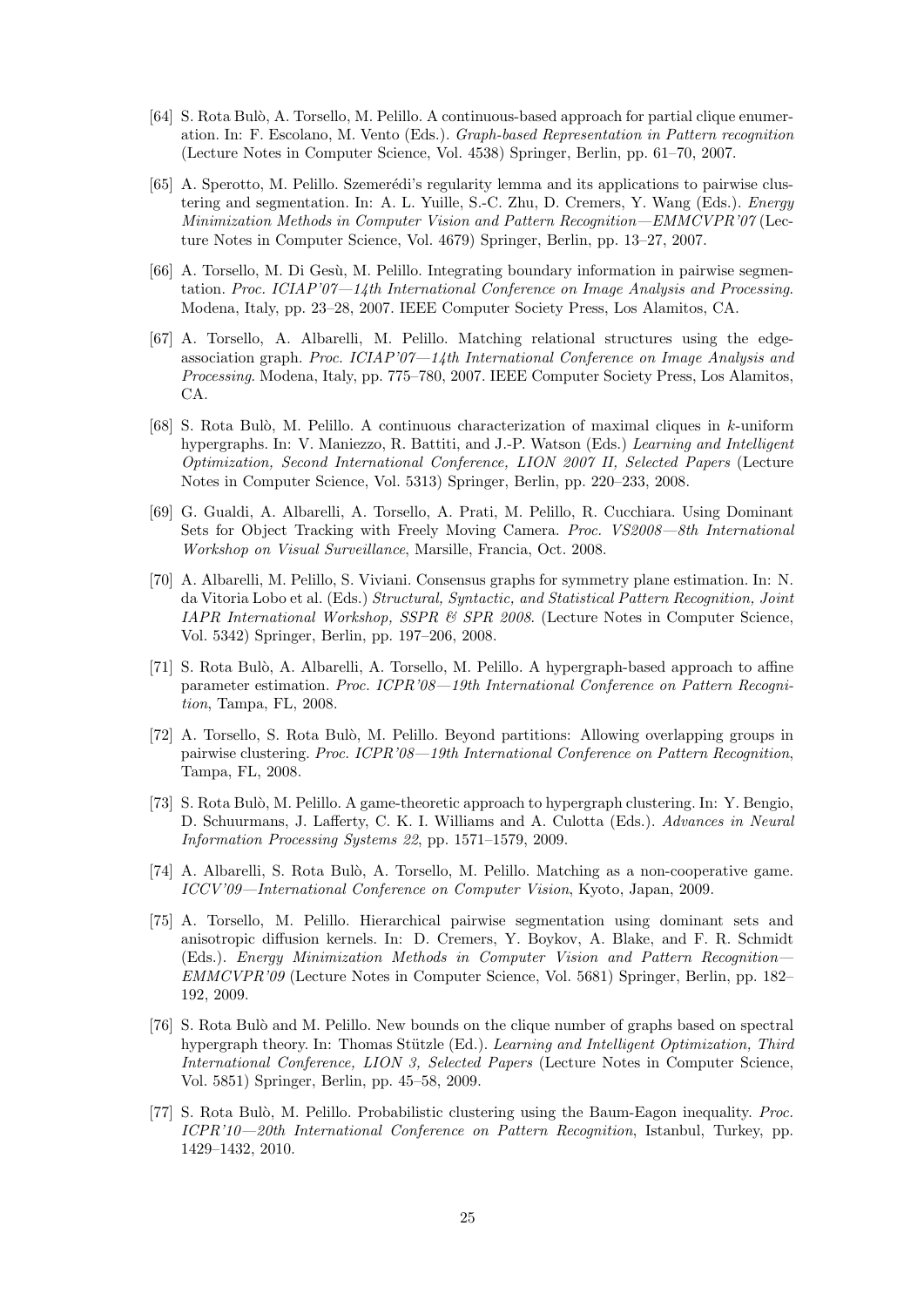- [78] S. Rota Bulò, I. M. Bomze, M. Pelillo. Fast population game dynamics for dominant sets and other quadratic optimization problems. In: E. R. Hancock et al. (Eds.). Structural, Syntactic, and Statistical Pattern Recognition, Joint IAPR International Workshop, SSPR & SPR 2010. (Lecture Notes in Computer Science, Vol. 6218) Springer, Berlin, pp. 275–285, 2010.
- [79] S. Rota Bulò, A. Lourenço, A. Fred, M. Pelillo. Pairwise probabilistic clustering using evidence accumulation. In: E. R. Hancock et al. (Eds.). Structural, Syntactic, and Statistical Pattern Recognition, Joint IAPR International Workshop, SSPR & SPR 2010. (Lecture Notes in Computer Science, Vol. 6218) Springer, Berlin, pp. 395–404, 2010.
- [80] S. Rota Bulò, M. Pelillo. A new spectral bound on the clique number of graphs. In: E. R. Hancock et al. (Eds.). Structural, Syntactic, and Statistical Pattern Recognition, Joint IAPR International Workshop, SSPR & SPR 2010. (Lecture Notes in Computer Science, Vol. 6218) Springer, Berlin, pp. 680–689, 2010.
- [81] A. Erdem, M. Pelillo. Graph transduction as a non-cooperative game. In: X. Jiang, M. Ferrer, and A. Torsello (Eds.). Graph-Based Representations in Pattern Recognition, 8th IAPR-TC-15 International Workshop, GbRPR 2011. (Lecture Notes in Computer Science, Vol. 6658) Springer, Berlin, pp. 195–204, 2011.
- [82] P. Kontschieder, S. Rota Bulò, M. Donoser, M. Pelillo, H. Bischof. Semantic image labeling as a label puzzle game. Proc. 22nd British Machine Vision Conference (BMVC2011), Dundee, UK, 2011.
- [83] P. Kontschieder, S. Rota Bulò, H. Bischof, M. Pelillo. Structured class-labels in random forests for semantic image labeling. Proc. International Conference on Computer Vision (ICCV 2011), Barcelona, Spain, 2011 (oral presentation).
- [84] P. Kontschieder, S. Rota Bulò, H. Bischof, M. Pelillo. Structured local predictors for image labelling. Proc. IEEE Computer Society Conference on Computer Vision and Pattern Recognition (CVPR 2012), Providence, Rhode Island, 2012.
- [85] N. Rebagliati, A. Solé-Ribalta, M. Pelillo, F. Serratosa. Computing the graph edit distance using dominant sets. Proc. 21st International Conference on Pattern Recognition (ICPR 2012), Tsukuba, Japan, 2012 (oral presentation).
- [86] N.Rebagliati, A. Solé-Ribalta, M. Pelillo, F. Serratosa. On the relation between the common labelling and the median graph. In: G. L. Gimel'farb et al. (Eds.). Structural, Syntactic, and Statistical Pattern Recognition—Joint IAPR International Workshop, SSPR&SPR 2012, (Lecture Notes in Computer Science, vol. 7626). Springer, Berlin, pp. 107–115, 2012.
- [87] P. Kontschieder, S. Rota Bulò, A. Criminisi, P. Kohli, M. Pelillo, H. Bischof. Contextsensitive decision forests for object detection. In: P. Bartlett, F. C. N. Pereira, C. J. C. Burges, L. Bottou and K. Q. Weinberger (Eds.) Advances in Neural Information Processing Systems 25, pp. 440–448, 2012.
- [88] A. Lourenço, S. Rota Bulò, N. Rebagliati, A. L. N. Fred, M. A. T. Figueiredo, M. Pelillo. Probabilistic evidence accumulation for clustering ensembles. In: Proc. 2nd International Conference on Pattern Recognition Applications and Methods (ICPRAM), Barcelona, Spain, pp. 58–67, 2013.
- [89] A. Lourenço, S. Rota Bulò, N. Rebagliati, A. L. N. Fred, M. A. T. Figueiredo, M. Pelillo. Consensus clustering using partial evidence accumulation. In: J. M. Sanches, L. Micó, J. S. Cardoso (Eds.). Pattern Recognition and Image Analysis—IbPRIA 2013 (Lecture Notes in Computer Science, vol. 7887). Springer, Berlin, pp. 69–78, 2013.
- [90] N. Rebagliati, S. Rota Bulò, M. Pelillo. Correlation clustering with stochastic labelings. In: E. R. Hancock and M. Pelillo (Eds.) Similarity-Based Pattern Recognition—SIMBAD 2013. (Lecture Notes in Computer Science, vol. 7953). Springer, Berlin, pp. 120–133, 2013.